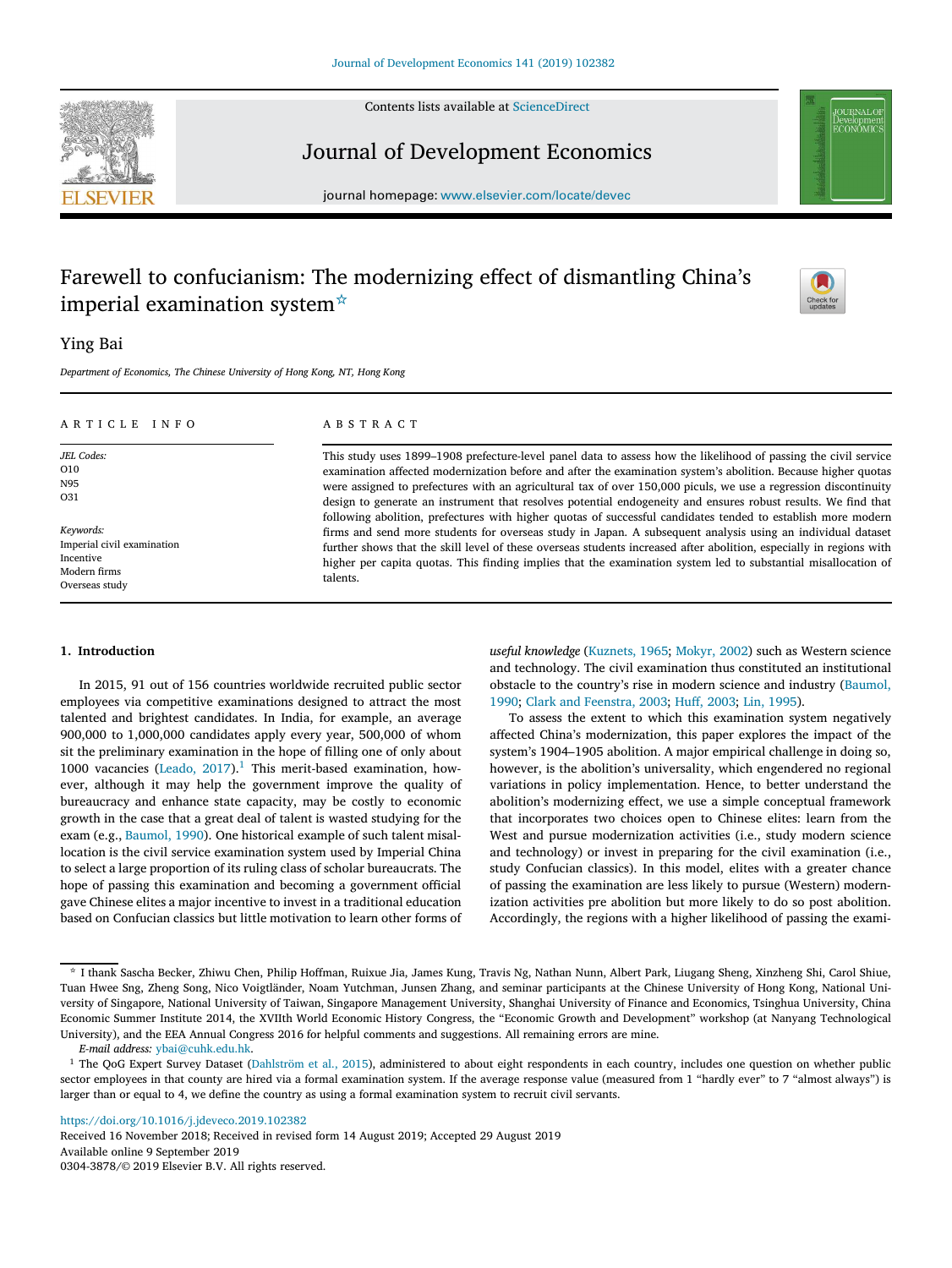nation should be those with a larger increase in post-abolition modernization activities, allowing us to use a difference-in-differences (DID) method to identify the abolition's causal impact.

To control the regional composition of successful candidates, the central government of the Qing Dynasty (1644–1911) designated a quota for each prefecture, meaning that individuals' chances of passing the examination - measured by the ratio of quotas to the population - varied greatly by region (Chang, 1955). We exploit this variation by relating it to the regional level of modernization activities, measured by (1) the number of newly established private firms (per million inhabitants) above a designated size that employ steam engine technology or electricity (as a proxy for Western technology use) and (2) the number of Chinese students (per million inhabitants) newly arrived in Japan, the most important host country for Chinese overseas study. Although the two measures might capture other characteristics, such as entrepreneurship or human capital accumulation, both activities are intensely linked to modern science and technology, and thus serve as effective proxies for modernization.

Our empirical results, based on an 1899–1908 panel dataset covering 262 prefectures, indicate that once the decision to abolish the examination system was made, prefectures with higher quotas per capita tended to establish more modern enterprises and send more students to Japan. Evaluated at the sample mean, each one standard deviation increases in the logged quotas per capita (0.70) led to another 0.23 newly established modern firms and another 0.66 students traveling to Japan for overseas study per year. These empirical results are robust to controlling for geographic factors, population, level of urbanization, and Western penetration, as well as to the use of different model specifications. By estimating the yearly correlation between the logged quotas per capita and the density of modernization activities from 1899 to 1908, we also show that the pre-abolition correlation remains stable until it suddenly increases following the abolition decision.

These observations raise the question of why abolishing the examination system contributed to the rise of modernization activities. One possibility is that it encouraged the existing stock of educated talent to pursue different avenues (e.g., go into business rather than study for the examination) or switch their educational investment (e.g., study modern science and technology instead of Confucian classics). Our results allow for both possibilities, with those for the establishment of modern firms pointing to the former and those for more Chinese studying overseas in Japan suggesting the latter. At the same time, however, if there existed an unobserved metric, such as the reallocation of physical capital between the two sectors, our methodology would not be able to distinguish it. Yet if physical capital reallocation were a major channel driving our results, we would expect the effects to be larger in richer regions. To test this prediction, we use the 1893 urbanization level as a proxy for economic prosperity and apply a triple quota effect of post-abolition and urbanization. Our finding of no significant heterogeneous effect implies that physical capital is not a constraint for talent reallocation, albeit without necessarily signaling that physical capital reallocation is unimportant.

Another concern is whether the change in the quota effect is driven by other policy changes or government behavior. For instance, if the government had launched reforms to help new business startups or provides financial support for modern education, any increase in the quota effect would be much larger in regions whose local government had more political power or economic resources. In fact, by using a provincial capital dummy and the number of government-owned firms as pertinent proxies, we show that these factors do not strengthen the quota effect, implying that the role of government cannot explain our main findings. One pattern reflected in all our results is the tendency of regions with more quotas to learn and adopt more modern knowledge post abolition, which raises the question of whether the quota effect is conditional on the availability of such knowledge. Because treaty ports and Protestant missionaries greatly helped the diffusion of useful knowledge in the late Qing, we examine whether such Western penetration strengthened the quota effect. The results indicate that the presence of Protestant missionaries significantly increased the quota effect on overseas study, mainly because missionary schools provided some modicum of preliminary modern education for the talented and hence facilitated their study abroad. Nonetheless, we find no increase in the quota effect on the establishment of modern firms, possibly because knowledge accessibility was not an important constraint on entrepreneurs.

We also recognize, however, that the quotas may be correlated with other omitted variables such as political connectedness, the effects of which may also have changed after system abolition. Hence, to resolve potential endogeneity, we use a fuzzy regression discontinuity (RD) design that exploits the historical development of the quota system from its first use in 1644–1724 to divide prefectures based on a Ming Dynasty (1368–1643) proposal that designated those with agricultural taxes over 150,000 piculs as important (vs. unimportant) and assigned them higher quotas.<sup>2</sup> Since a new regional importance classification system was adopted in 1731, the rule discontinuity had no impact on a prefecture's importance during the late Qing. In fact, the quotas remained stable during the Qing Dynasty, which allows us to exploit the discontinuity in the quotas' assignment as an instrumental variable to identify their effect(s). These results still show a significant increase in the effect of logged quotas per capita following abolition.

At the same time, if the allocation of talent were affected by the civil service examination, there should be a substantial pool of talented individuals who were not pursuing modernization activities before its abolition. We test this hypothesis by assessing the effect of logged quotas per capita on the individual skill levels of Chinese studying in Japan, inversely measured as the duration of school application (the time between the year of arrival and entrance year). Whereas the average application duration before 1904 was 4.69 years, it decreased to 2.46 years after the abolition decision. This decrease (increase) in application duration (skill level) was much sharper in regions with higher per capita quotas because before abolition the more talented individuals in the traditional sector were allocated to regions offering a higher likelihood of civil service examination success. The reduced duration also implies that before 1904, only low skilled individuals in the traditional sector chose to pursue modernization activities. The resulting misallocation of talent may have negatively impacted economic growth in late Imperial China.

According to theoretical studies (Acemoglu, 1995; Baumol, 1990; Murphy et al., 1991, 1993), if a society specifies a higher payoff for rent seeking than for productive activities, more talent will be allocated in unproductive directions, making rent seeking (such as that by civil servants) costly to economic growth. This paper draws on this assumption to shed light on why China's economic leadership failed to spearhead an industrial revolution in the fourteenth or even the eighteenth century (Allen, 2009; Maddison, 1998, 2001; Pomeranz, 2000). Landes (2006), for example, argues that China missed the opportunity to either generate a self-sustaining process of technological advancement based on its own achievements or learn from European technology once foreigners had entered the country. This present study empirically identifies the effects of the second missed opportunity and supports the extant hypothesis that the civil examination constituted an institutional obstacle to the rise of modern science and industry (Huff, 2003; Lin, 1995).<sup>3</sup> Hence, the analytical findings, although based in historical fact, may have relevant implications for contemporary nations that continue to practice examination-based recruitment of civil servants.

In fact, this paper makes a useful contribution to a growing scholarly interest in the varied effects of civil service examination systems,

<sup>&</sup>lt;sup>2</sup> "Picul" is the English word for a historic Chinese unit of mass whose Chinese character is pronounced Dan as a unit of measure.

<sup>&</sup>lt;sup>3</sup> Prior studies provide several explanations for the great divergence between the West and the East by focusing on why the West (England) was able to generate a self-sustaining process of technological advancement and stimulate long-run economic growth (see, e.g., Voigtländer and Voth, 2006, 2013).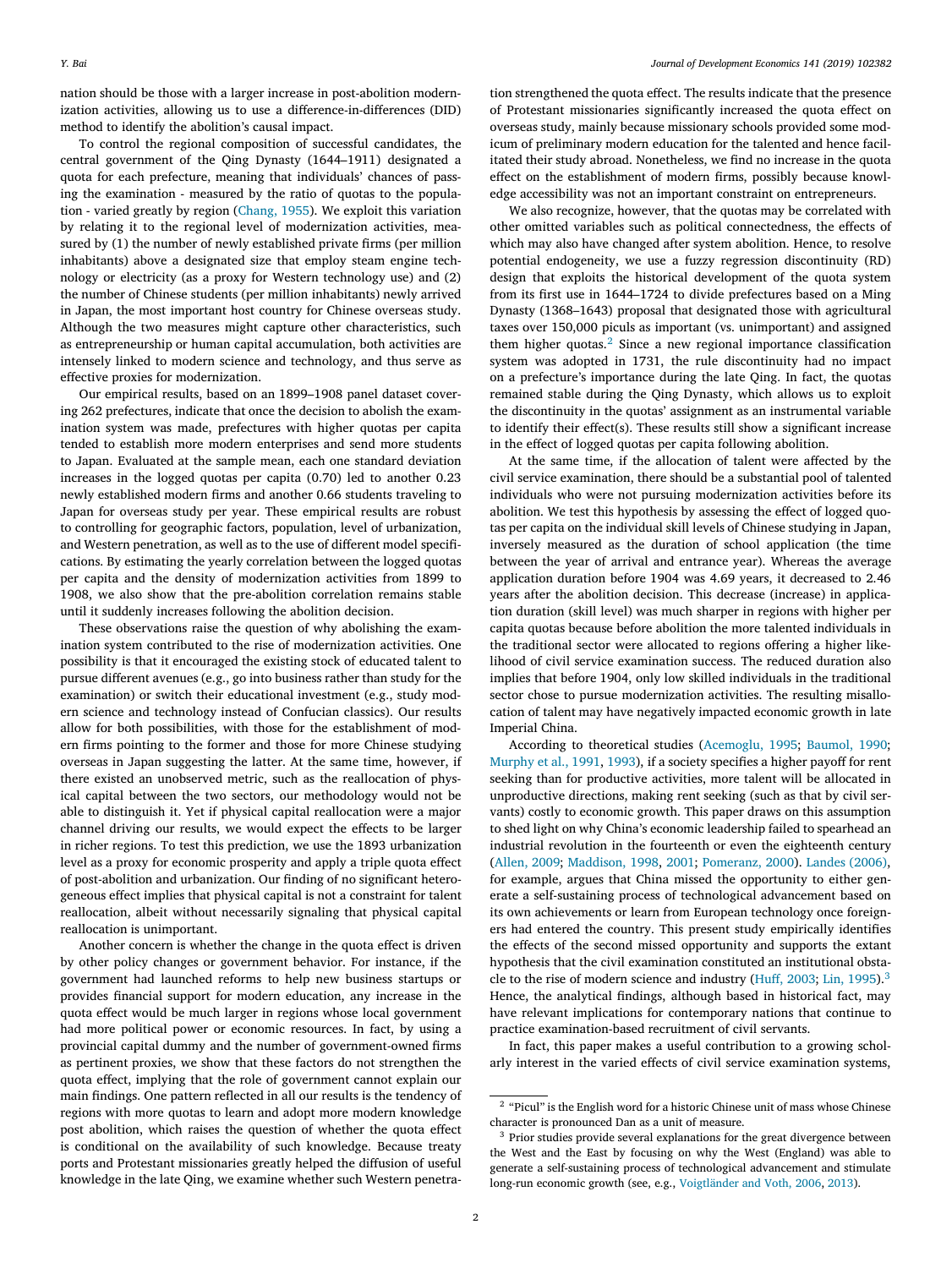such as Yuchtman (2017)'s recent identification of differences in labor market outcomes associated with studying in traditional versus modern educational schemes. In similar vein, Chen et al. (2017) trace the persistent impact of success in higher level (rather than entry-level regional) examinations on today's education. This current study is most closely related, however, to Bai and Jia (2016)'s exploration of the impact of abolishing the civil service examination on revolutionary participation. The major difference between the two papers is that we focus on the economic consequences of the abolition, adopt a regression discontinuity approach to identify the causal impact, and use an individual dataset of Chinese students in Japan to provide micro-evidence on the allocation of talent.

Other relevant research demonstrates that in Europe also, economic development was closely correlated with the transformation of the education system, particularly the evolution of universities, which, once they replaced cathedral and monastic schools in the eleventh century (e.g., the University of Bologna), spread rapidly throughout the continent in subsequent centuries (Verger, 1992). These institutions provided students with a new curriculum comprising such subjects as philosophy (logic), grammar, arithmetic, geometry, astronomy, and many other practical disciplines credited with contributing to Europe's commercial revolution (Cantoni and Yuchtman, 2014; Mokyr, 2005). In contrast, education in Imperial China focused for centuries almost solely on Confucian classics and rote learning.<sup>4</sup> Hence, by identifying the negative effect of China's traditional education system on economic development, our study explores the role of educational content in the sharp differences between Europe's and China's economic trajectories.

More generally, our work enhances understanding of institutions' role in economic development and sheds light on the reasons for the great divergence in technological expertise and per capita income around the world in the last five centuries. It thus expands the already broad empirical evidence that good institutions - such as secure property rights (Acemoglu and Johnson, 2005; North and Thomas, 1973), efficient legal systems (La Porta et al., 1997), fewer barriers to entry, and the absence of oligarchies (Acemoglu, 2008; Acemoglu et al., 2011; Olson, 1982) - correlate positively with better economic performance. More particularly, our analysis empirically identifies the effects of the reward structures of two types of economic activities fully addressed in the theoretical literature (Acemoglu, 1995; Baumol, 1990; Murphy et al., 1991, 1993); namely, rent seeking and productivity.

The remainder of the paper is organized as follows. Section 2 briefly reviews the historical background and describes the dataset, after which Section 3 introduces the conceptual framework and empirical specifications. Sections 4 and 5, respectively, report the results of the baseline test and robustness checks, and the outcomes of the regression discontinuity approach used to resolve the potential endogeneity problem. Section 6 then outlines the change in the Western sector skill level as observed in the individual dataset of Chinese studying in Japan. Section 7 summarizes the findings and concludes the paper.

#### **2. Historical background and data**

## *2.1. A brief introduction of the civil examination system*

The civil examination system was designed to select the best administrative officials for the state's bureaucracy through a test of educational merit, and to create a class of scholar bureaucrats independent of family status.<sup>5</sup> Established by Emperor Yang of the Sui Dynasty (581–618) in AD 605 (Keay, 2009) <sup>6</sup> and further developed during the Tang (618–907) and Song (960–1276) dynasties (Chaffee, 1995), the system became the primary channel for recruiting government officials during the Ming (1368–1644) and Qing (1644–1910) dynasties (Ebrey, 1999; Elman, 2000; Ho, 1962). During both these latter periods, its curriculum and structure remained extremely stable with its content dominated by the Confucian canon of the Four Books and Five Classics.<sup>7</sup> The system included three stages of testing: (1) the lowest level biennial licensing examination (*Yuankao*) held in the prefectural capital after primary testing in the county seat,  $8(2)$  the triennial qualifying examination (*Xiangshi*) administered in the provincial capital, and (3) the highest level academy examination (*Huikao*) held in the national capital with re-examination (*Dianshi*) at the imperial palace. Successful candidates received a new title at each level and became automatically eligible to sit the next level of examination. Candidates who passed the prefecture-level examination were called *Shengyuan* or *Xiucai* (literati), and those who passed the provincial and national-level tests were *Juren* (recommended man, provincial graduate) and *Jinshi* (presented scholar, palace examination graduate), respectively (see Appendix A).

Whereas candidates who passed at least the provincial-level examination qualified for appointment to government office, those who passed the higher level academy or palace examinations tended to be automatically appointed to a government position. This latter was the highest possible achievement under the civil examination system and brought great power and prestige. For instance, government officials such as district magistrates had great authority to carry out court orders, collect taxes, and implement central government policies, all of which provided "the greatest opportunity for the rapid accumulation of wealth" Chang (1962, p.7). In fact, Ni and Van (2006) estimate that circa 1873, officials' corruption income was 14–22 times greater than their regular income, resulting in combined earnings of about 5000 taels of silver per year (Chang, 1962) and placing about 22 percent of the agricultural output in the hands of around 0.4 percent of the population (Ni and Van, 2006).<sup>9</sup>

Even candidates who passed only the lowest level (district) examination became members of the lower gentry, which was associated with considerable privileges, prestige, and income (Chang, 1955, 1962; Elman, 1990, 2000; Glahn, 1996). The title of *Shengyuan* or *Xiucai* gave these individuals access to three important sources of income for this Chinese elite: the management of local affairs, secretarial assistantships to officials, and teaching (Chang, 1962). They were also exempt from corporal punishment and corvée (i.e., forced labor), and had the right to wear a scholar's robes. Although the gentry class comprised only about 2 percent of the population, they received about 24 percent of the national income (Chang, 1962).

<sup>4</sup> To the extent that the education system and its content represent an equilibrium outcome of private decisions and government policy choices, they are likely to be endogenous (Cantoni and Yuchtman, 2013).

<sup>&</sup>lt;sup>5</sup> According to (Ho, 1962, p.56), given "the lack of effective legal barriers preventing the movement of individuals and families from one status to another," the civil examination system made upward mobility possible. However, Elman (2000, p.xxix) argues that rather than being "a system designed for increased social mobility," the examination "served as an institutionalized system of inclusion and exclusion that publicly legitimated the impartial selection of officials."

<sup>6</sup> The beginnings of this practice can be traced back to the Han Dynasty (206 BC-220 AD) (Chaffee, 1995).

<sup>7</sup> The examinations were bound by many regulations and presented within strict frameworks. For instance, candidates were required to write eight-legged Confucian essays, and form was even more important than content (Chang, 1955; Elman, 2000; Yuchtman, 2017).

<sup>8</sup> New candidates had to be chosen by magistrates and prefects for the county, and culled by prefectural tests before they qualified as "apprentice candidates". After they were screened in the primary test, successful candidates took a final licensing examination in the prefectural capital (Elman, 2000).

<sup>9</sup> According to Allen et al. (2011), the nominal wage of unskilled labor in Beijing at that time was about 33 taels of silver per year (0.09 of a tael per day).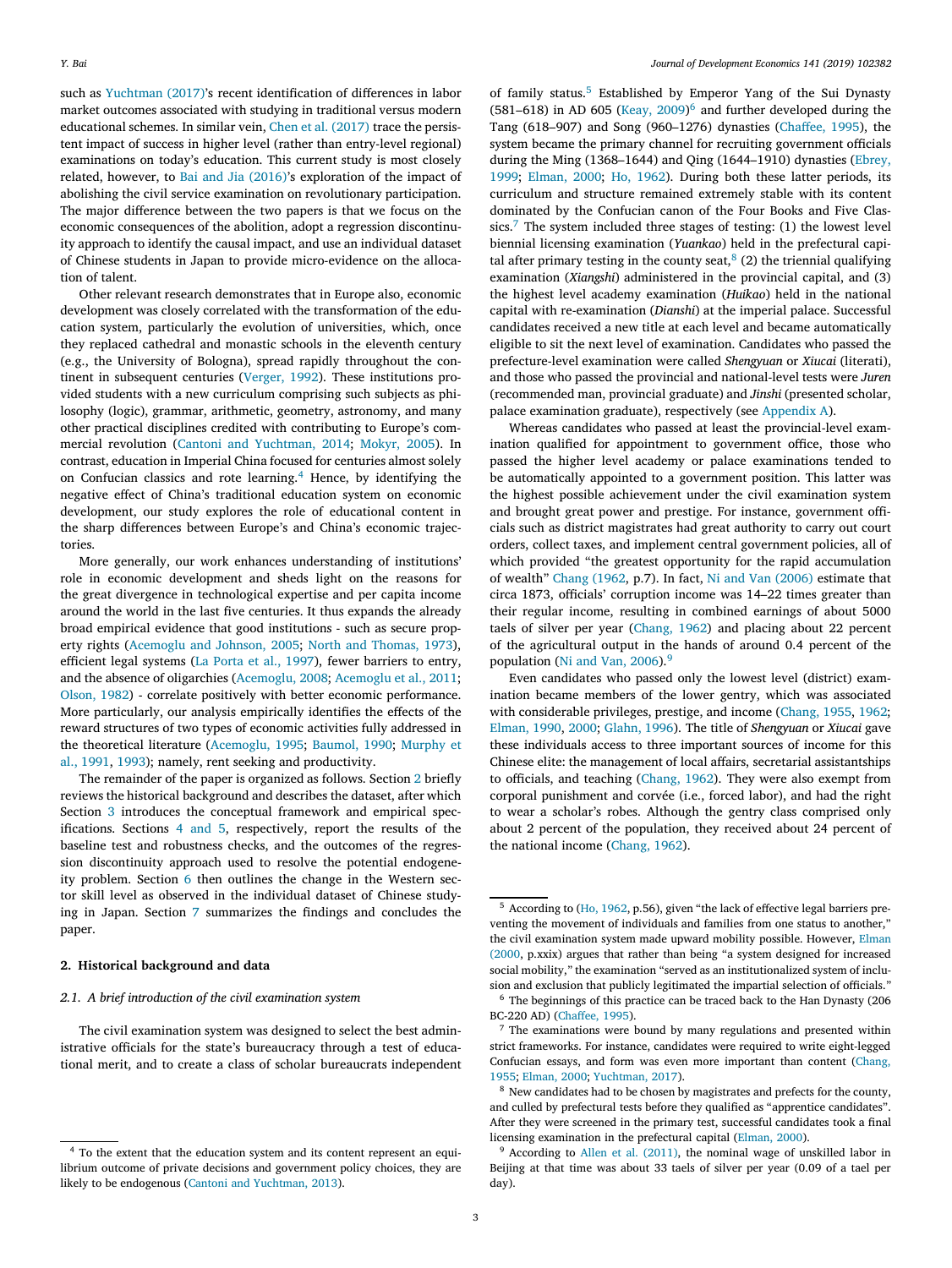# *2.2. Civil examination and modernization*

The civil examination system served its purpose very well up until the mid-nineteenth century, helping the central government to capture and hold the loyalty of local elites (Man Cheong, 2004), select suitable and efficient managerial elites (Elman, 2000), create cultural uniformity and consensus on basic values (Elman, 1990, 1991), and maintain political, social, and cultural control (Elman, 2000, 2005). However, after China's serious defeats in the First (1839–1842) and Second (1856–1860) Opium Wars, the Qing government had to embrace Western military and industrial practices to modernize China and strengthen itself against the West. Nonetheless, these efforts, which became known as the Self-Strengthening Movement (1861–1894), were generally unsuccessful and failed to bolster Qing rule or military power.<sup>10</sup> In fact, according to Elman (2005, p.306), "[m]any thought efforts to achieve 'wealth and power' through 'self-strengthening' were insufficient because the overall education system undergirding the civil examinations had not been properly addressed." For instance, in 1871, Yung Wing (1828–1912), having convinced the Chinese court to send students to the United States, organized the Chinese Educational Mission, which provided government scholarships for 120 teenage boys to study for 15 years in the New England area. Although the government and Yung had high hopes for the program, the recruitment process proved very difficult because parents were reluctant to send their sons abroad. Yung had to return to his hometown in southern China and use his own networks to recruit students from families having more previous contact with Westerners (Bieler, 2004; Leibovitz and Miller,  $2011$ ).<sup>11</sup>

The difficulty of recruiting promising students was also the most serious impediment in other educational initiatives, such as government schools (Biggerstaff, 1961), $12$  because "the route to personal and familial success in China still lay through the Confucian-based civil service examination system" (Rhoads, 2011, p.20). As a result, nobody with a good chance of examination success would "choose any other course" (Biggerstaff, 1961, p.78), and only those who failed the civil examination pursued nonofficial educational or career opportunities (Elman, 2005). For example, Yan Fu (1853–1921), a Chinese translator famous for introducing Western ideas to China in the late nineteenth century (Schwartz, 1964), was provided with the best tutor in childhood and encouraged to prepare for the civil examination. When his studies abruptly ended with the death of his father in 1866, however, Yan entered the School of Navigation of the Fuzhou shipping yard and then studied at the Royal Naval College, Greenwich, England, from 1877 to 1879. On his return to China, his Western education brought him no immediate success, so in an attempt to attain elite status and win respectability and influence, he took (and failed) the provincial examinations four times between 1885 and 1894.

After several voices blamed the civil examination as a root cause of China's backwardness in the late nineteenth century, $13$  Chinese literati, even those who had passed this test, proposed reforming the selection process to introduce Western learning into the civil service curriculum. For instance, Feng Guifen (1809–1874), who had finished second in the 1840 palace examination and served as an imperially selected examiner on several occasions, put forward an 1861 proposal to incorporate mathematics, physics, and machinery into the system. Likewise, in 1867, Li Hongzhang (1823–1901), who had passed the palace examination in 1847 and was a vigorous leader of the Self-Strengthening Movement, proposed establishing eight examination categories, including mathematics and engineering as a single category. Although these proposals were never fully enacted, the reform ideas circulated and contributed to the Hundred Days' Reform of 1898, which temporarily abolished the imperial examination system.

#### *2.3. The reform and abolition of the civil examination*

According to Elman (2000, p.603), "[i]n the midst of crisis, many high officials now saw civil examinations as the fundamental problem in the way of further educational reform rather than the institutional means to control literati elites." Hence, after the Siege of the International Legations during the Boxer Uprising in 1900, the Empress Dowager Cixi was forced to reform the examination system (see Franke (1960) for a detailed outline), abolishing the eight-legged essay in 1901 while retaining the three-level examination structure. Yet in the first set of civil examinations the following year, the examiners failed to implement the new format, which mitigated the reform's final outcome (Elman, 2000).

Nevertheless, on January 13, 1904, the imperial court approved the Committee on Education's Memorandum Requesting the Gradual Reduction of the Examination System as an Experiment, which urged governments to "replace the examination with schools as the road to officialdom" (Elman, 2000, p.603). It was this imperial edict of 1904 that led to the decisive abolition of the examination system in favor of gradual replacement over the next decade by a modern school system, which was expected to encourage individuals to pursue modernization activities The edict also sanctioned the Regulation for Schools (*Xuetang Zhangcheng*)), which provided rules for all institutional types from kindergarten to university and made schools and school examinations a formal part of the examination system by granting civil degrees to their students.<sup>14</sup> By 1904, therefore the gradual transformation of the imperial civil examination system "into a system of school examinations …was irrevocable" (Elman, 2000, p.604).

The abolition process was further hastened by Japan's defeat of Russia in the Russo-Japanese War of 1904–1905, which was largely fought on Chinese soil in Manchuria. Japan's success was attributed to the Meiji Restoration and modernization, which set an example for China to emulate. On August 31, 1905, Zhang Zhidong and Yuan Shikai requested the immediate abolition of the imperial examination system, arguing that "if there is a further delay of ten years while the system is being gradually abolished and schools are slowly being opened, it will be more than twenty years before there will be men of talent available for use …. Our strong neighbors are pressing in upon us [so how] can we delay?" On September 2, 1905, the Empress Dowager Cixi endorsed this memorandum and ordered the discontinuance of the old examination system at all levels the following year. This abrupt change, which established no alternative system of elite recruitment, led to political instability and the collapse of the Qing Dynasty (Bai and Jia, 2016). Nonetheless, because this paper examines the economic rather than the political consequences of the abolition, we use January 13, 1904, as the timing of the policy shock, and the period from January 13, 1904, to September 2, 1905, as the transition period.

After abolishing the imperial civil examination, the dynastic government did not stop recruiting elites from commoners but rather attempted to switch to a modern education system by combining the government service examination with a specialty field examination as a means of awarding academic degrees and official positions to students

<sup>&</sup>lt;sup>10</sup> China's defeat in the First Sino-Japanese War (1894-95) provided clear evidence that the movement had failed.

<sup>&</sup>lt;sup>11</sup> Few students came from the scholarly/official elite.

<sup>&</sup>lt;sup>12</sup> Government schools remained separate from the Translation Department in the hope that the graduates would go on to pass the more prestigious civil examinations. Hence, the school's foreign environment attracted the sons of Shanghai merchants and Christian converts.

<sup>&</sup>lt;sup>13</sup> Some foreign observers asserted at the time that the civil examination was an obstacle to China's modernization. For instance, Young J. Allen, one of the leading Protestant missionaries in Beijing, traced Chinese underdevelopment to superstition, opium, and the civil examination (Elman, 2015).

<sup>14</sup> Passing the prefectural (provincial) examination was equivalent to graduating from higher elementary school (high school), while passing the metropolitan examination corresponded to university graduation (Franke, 1960, p.66).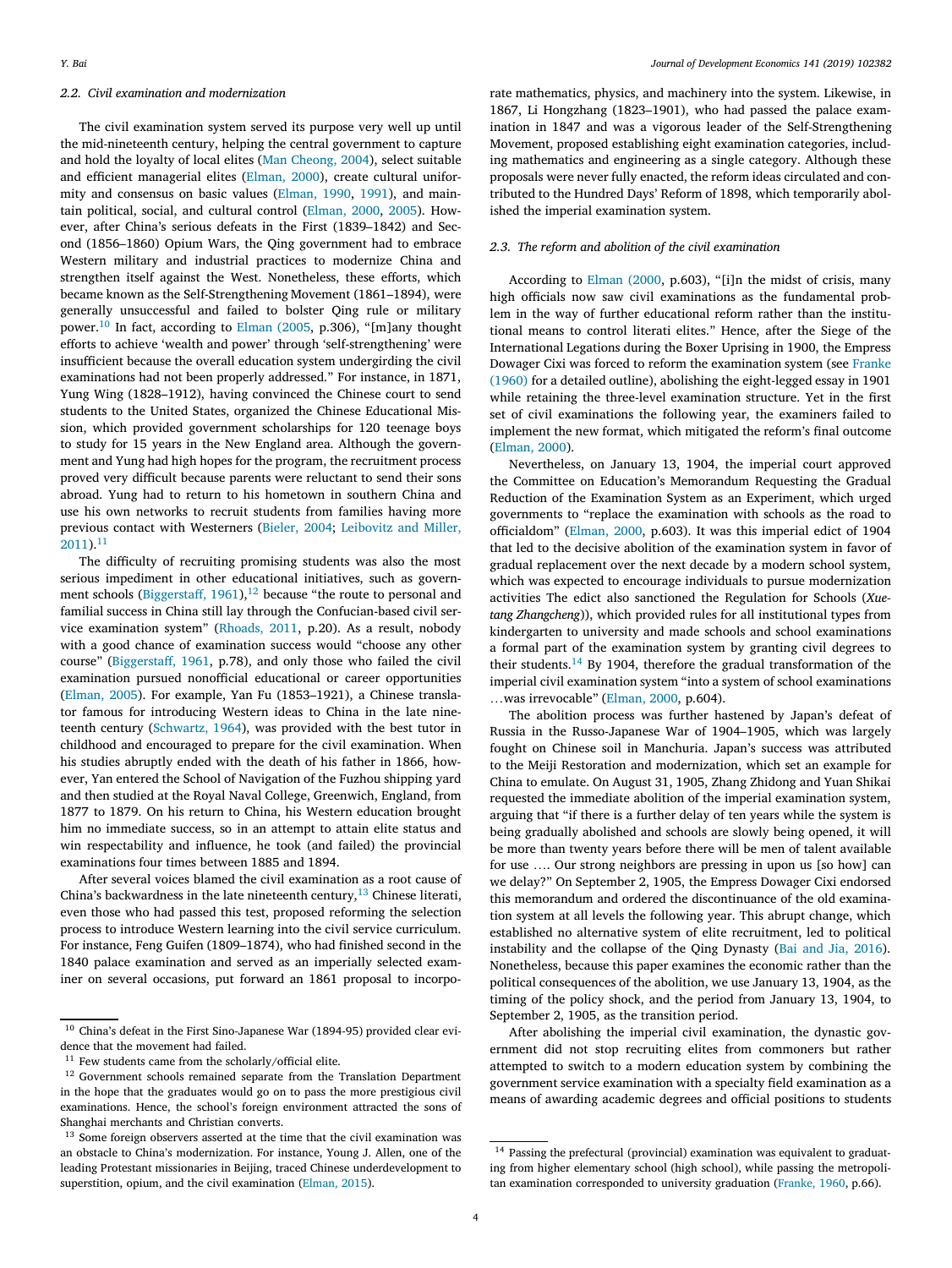trained abroad. According to Regulations Governing Examinations for Appointment to Office (Shouguan Kaoshi Zhangcheng), students who had trained abroad for at least three years could take the primary examination given by the Ministry of Education, receive a specialized field certificate on passing it, and become eligible for the palace examination administered jointly by the Imperial Commissioner and the Ministry of Education. During the 1905–1911 period, these examinations were administered six times, producing 1388 successful candidates that the government either appointed to such posts as county magistrate or assigned based on field of specialty to the Foreign Ministry, Finance Ministry, Ministry of Education, Ministry of War, Ministry of Justice, Ministry of Posts and Communications, Ministry of the Interior, or Ministry of Agriculture, Industry, and Commerce (Deng, 1995). The existing elites adapted easily to the new system (Wang, 1960) because it gave incumbents more influence over elite recruitment (Spence, 1990). More important for the validity of our identification strategy, although the policies encouraged Chinese to study abroad, under the new system, the likelihood of being selected was no longer related to regional quotas.<sup>15</sup>

# *2.4. Data*

#### *2.4.1. Regional quota system*

The dynasties distributed opportunities to become rich based on provincial and prefectural quotas throughout the country, which served "as an institutional means to confine and regulate the power of elites" (Elman, 2000, p.140). The quota system allowed the government to control the size of the gentry class, which consisted exclusively of candidates who had passed the licensing examinations and which in the late empire comprised only 1.6–1.9 percent of the total population (Chang, 1955; Elman, 2000). However, using regional quotas also enabled the recruitment of imperial officials from rural areas, so control of the gentry's regional composition was inherent in the initial stages of the licensing examination system. By restricting the prefecture or county quotas, the dynasty could control the number and location of candidates entering the official selection process. The prefecture examination quotas were assigned during 1644–1724 and then remained very stable, with the only notable change occurring in an 1850 effort to quell the Taiping Rebellion (Chang, 1955). Likewise, throughout the Qing Dynasty, the number of successful candidates for the higher level examinations (*Juren* and *Jinshi*) were also regulated by regional quotas at the provincial level. Then, the regions thus offered very unequal opportunities for individual participants.

The empirical analysis in this study covers the 262 prefectures of the 18 provinces south of the Great Wall, the country's traditional agricultural area (see Fig. 1) which circa 1880 (during the Qing period) housed about 90 percent of the country's population (Ge, 2000). To exploit the cross-prefecture variation in the likelihood of passing the civil examination, we use the quotas for the licensing examination, the lowest (entry) level test, administered in the prefectural capitals and the threshold for attaining gentry status with its accompanying privileges and income. To compute the quota for each prefecture, we combine the quotas assigned each of its counties and the additional quota assigned the entire prefecture, which could be shared among the counties. Based on our data, taken from the *Imperially Established Institutes and Laws of the Great Qing Dynasty* (*Qing Hui Dian Shi Li*, Kun, 1899),<sup>16</sup> the sum of the quotas in the 262 sample prefectures was 29,808.<sup>17</sup> We depict the

geographic distribution of the absolute values of the quotas for licensing examinations and quotas per capita (unit: per million inhabitants) in Fig. 1, which shows an average prefectural quota of  $113.8$  (SD = 75.6) and an average quota per capita of  $135.8$  (SD = 141.3). The prefecture with the highest (lowest) likelihood of a candidate passing the examination is Anxi Zhou in Gansu Province (Haimen Ting in Jiangsu Province) with a quota per million inhabitants of 1704.2 (8.7).

Before conducting the empirical analysis, we need to identify the possible determinants of quotas per capita (Appendix C), which we later employ as control variables. To do so, we first regress the quotas per capita on our provincial dummies, which reveals that provincial fixed effects can explain 30 percent of the per capita variation in quotas. Second, to control for size effects, we include the population density in 1880 and the size of the prefectures in the empirical estimates. Third, to control for geographic factors (i.e., differences in access to the coastline and navigable rivers), we include two dummy variables: Coast (whether a prefecture is situated on the seaboard) and Riverside (whether a prefecture is located along the Changjiang [Yangtze] River, China's most navigable river). Approximately 13.4 percent of the sampled prefectures are located on the coast, and 6.2 percent on the Changjiang River. Lastly, we control for the longitude and latitude of the prefecture's capital, as these might be correlated with climate and agricultural conditions. Together, these variables explain around 60 percent of the total variation in per capita quotas (see Table 1 for definitions, data sources, and summary statistics of the relevant variables).

#### *2.4.2. Measuring modernization*

We focus on two typical modernization activities related to Western science and technology in the late nineteenth and early twentieth centuries: the establishment of (private) modern firms and overseas study.

#### *2.4.3. Modern firms*

After its defeats in the First (1839–1842) and Second (1856–1860) Opium Wars, China began to adopt Western technologies and establish modern enterprises. With the exception of the Self-Strengthening Movement (1861–1895) initiated by Qing government officials to acquire military technology and armaments, this adoption was carried out primarily by private firms that emerged in the mid-nineteenth century. We thus use the number of mechanized industrial firms above a designated size as a proxy for the adoption of Western technology. We draw our data from Chang (1989)'s compilation of all modern enterprises (with their locations and establishment dates), none of which was established by the government. All firms meet the following five criteria: (1) organized as a company, (2) over 30 employees, (3) use mechanization, (4) over 10,000 silver yuan in capital, and (5) an output value over 50,000 silver yuan.

By plotting the number of private enterprises in our sampled prefectures by establishment year, Fig. 2 (the left graph) clearly shows establishment beginning in 1848 but with a negligible number of firms before 1878, followed by a gradual increase during the height of the Self-Strengthening Movement. When this movement failed after China's defeat in the First Sino-Japanese War (1894–1895), the number of new firms suddenly decreased from 18 in 1894 to 3 in 1895 and then 6 in 1896. However, after a period of slow growth from 1895 to 1903, private enterprises mushroomed at the end of the Qing Dynasty and dawn of the new republic, with 71 firms opening in 1906, the year following civil examination system abolition, and 125 firms established in 1912, the first year of the Republic of China.

# *2.4.4. Overseas study*

In the late Qing period, an ever growing number of educated Chinese left home to study overseas, primarily in Japan, considered the most suitable country because of its geographic proximity and cultural similarity. In fact, between 1900 and 1911, 90 percent of the 20,000

<sup>&</sup>lt;sup>15</sup> According to our estimations, the correlation between regional quotas (under the civil service examination system) and the probability of being selected in 1907 is insignificant (see Appendix C).

<sup>16</sup> See Appendix B for an example.

<sup>&</sup>lt;sup>17</sup> Before the Taiping Rebellion, the number was 24,698, which differs from the 25,089 reported by Chang (1955) because we cannot include the quotas for Eight Banner and Fengtian (Manchu) or the special quota for merchants.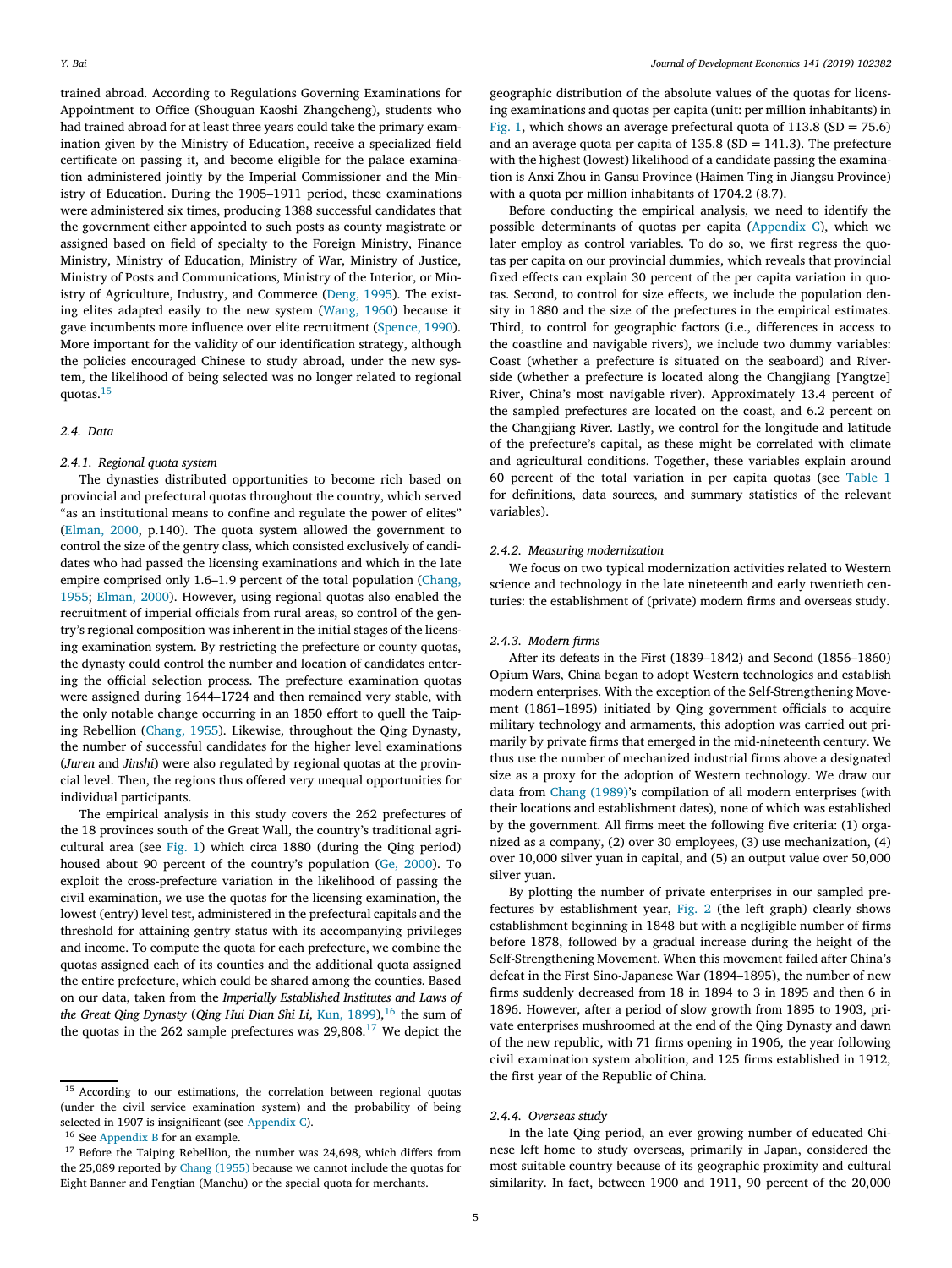# Civil Examination and Modernization



**Fig. 1.** Geographic distribution of quotas - Source: *CHGIS*, Version 4, Harvard Yenching Institute, and Fudan Center for Historical Geography, January 2007.

| Table 1                                   |  |
|-------------------------------------------|--|
| Definition of variables and data sources. |  |

| Variables                     | Variable Definitions                                         | Data Sources | Observation | Mean    | S.D.      |
|-------------------------------|--------------------------------------------------------------|--------------|-------------|---------|-----------|
| Domestic firms                | Number of new erected firms, 1899-1908                       | A            | $262*10$    | 0.109   | (0.607)   |
|                               | Number of new erected firms per million inhabitants          | A, B         | $262*10$    | 0.071   | (0.696)   |
| Foreign firms                 | Number of new erected firms, 1899-1908                       | A            | 262*10      | 0.033   | (0.365)   |
|                               | Number of new erected firms per million inhabitants          | A, B         | $262*10$    | 0.012   | (0.132)   |
| Chinese students in Japan     | Number of new students, 1899-1908                            | C            | $262*10$    | 0.615   | (2.394)   |
|                               | Number of new students per million population                | C, B         | $262*10$    | 0.440   | (1.626)   |
| Quota of imperial examination | Quota of imperial civil examination (hundred)                | D            | 262         | 1.138   | (0.756)   |
|                               | Quota per million population                                 | D, B         | 262         | 135.777 | (141.272) |
|                               | ln(Quota per million inhabitants)                            | D, B         | 262         | 4.635   | (0.702)   |
|                               | ln(Quota per million inhabitants), pre-Rebellion             | D, B         | 262         | 4.493   | (0.742)   |
|                               | $\Delta$ ln(Quota per million inhabitants), during Rebellion | D, B         | 262         | 0.144   | (0.161)   |
| Control variables             | Changiang (Yangtze) River $(=1, if$ riverside)               | E            | 262         | 0.062   | (0.240)   |
|                               | Coast $(=1, if constant)$                                    | E            | 262         | 0.134   | (0.341)   |
|                               | Longitude                                                    | E            | 262         | 111.561 | (5.792)   |
|                               | Latitude                                                     | F.           | 262         | 30.687  | (4.953)   |
|                               | Population, 1880 (log-term)                                  | B            | 262         | 13.620  | (1.075)   |
|                               | Size (log-term)                                              | E            | 262         | 9.336   | (0.770)   |
| Initial economic conditions   | ln(Urban population) (larger than 32,000), 1893              | E            | 262         | 1.037   | (1.235)   |
|                               | ln(Number of bank branches in 1850s)                         |              | 262         | 0.069   | (0.255)   |
| Role of government            | Province capital                                             | E            | 262         | 0.073   | (0.260)   |
|                               | In(Cumulative number of government-owned firms, 1904)        | A            | 262         | 0.087   | (0.323)   |
| Western economic penetration  | Treaty ports dummy in 1904                                   | F            | 262         | 0.122   | (0.328)   |
|                               | Duration of Protestantism presence                           | G            | 262         | 14.615  | (15.691)  |
| Taxation in late Ming Dynasty | Agricultural tax (10,000 piculs)                             | H            | 160         | 17.441  | (33.352)  |
| Importance of prefecture      | Rank in late Oing Dynasty                                    |              | 262         | 2.607   | (0.972)   |
|                               | Abundant in late Oing Dynasty                                |              | 262         | 0.760   | (0.428)   |

*Sources*: A: Chang (1989); B: Ge (2000); C: Shen (1978); D: Kun (1899); E: CHGIS (2007); F: Yan (1955); G: Bai and Kung (2015); H: Liang (1980); I: Liu (1993).

Chinese studying overseas were doing so in Japan (Yao, 2004), about 4.4 percent of them (Sanetou, 1983) in Japanese universities and other institutions of higher learning, including institutes of technology (Shen, 1978). Because Shen (1978)'s compilation of these details gives each student's name, birthplace, and date of arrival in Japan, we are able to calculate the number of new students arriving in Japan from each prefecture each year with a focus on arrival dates and school application time.<sup>18</sup> As Fig. 2 (the right graph) shows, the number of arrivals increased after 1902 but decreased after 1905, perhaps because most

<sup>18</sup> Shen (1978)'s comprehensive list, which includes not only those sponsored by the government but also the self-sponsored, reveals that the students were enrolled in subjects ranging from the arts and humanities to science, technology, engineering, and medicine.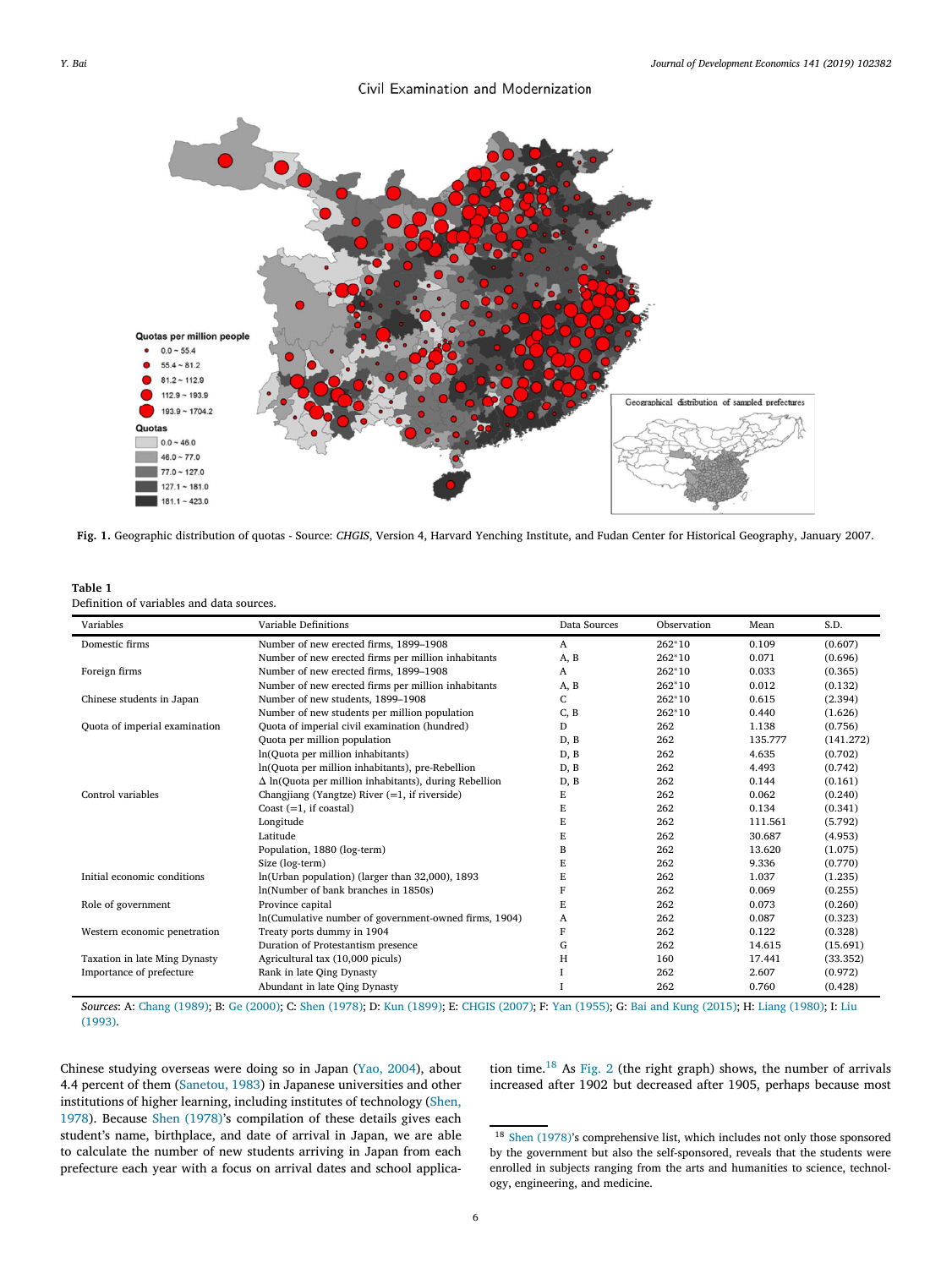

**Fig. 2.** Yearly trends of modernization activities.

students arriving after 1906 were less likely to have gained university entrance.<sup>19</sup> By plotting the number of Chinese graduates (Sanetou, 1983) in the same figure to check data reliability, we demonstrate that the number of students arriving in 1901–1906 is very similar to the number of graduates three or four years later (1904–1909), which implies that the data pre or during 1906 might be much more reliable than those after this year.

### **3. Conceptual framework and estimation strategy**

### *3.1. Conceptual framework*

We classify the types of learning as either traditional/Chinese learning (civil examination route, coded 0) or as modern/Western learning (for establishing a modern firm or overseas study, coded 1), with the relevant analytical question being occupational choice. Because each individual is likely to compare the expected wages for both types of occupations, we expect those with higher (lower) expected earnings under the traditional education system to participate in the civil examination system (modern learning).

Using a framework developed by Borjas (1987) and Roy (1951), we first take the log earnings from traditional education:

$$
\ln w_0 = \kappa_0 + \eta_0,
$$

where  $\eta_0 \sim N(0, \sigma_0^2)$ , with  $\eta_0$  serving as the de-mean value of a skill in the traditional education sector. Regional mean log earnings  $(\kappa_0)$ are determined by the probability of success, which is regulated by the quota system. Then,

$$
\kappa_0 = \rho \ln(\frac{Q}{\tau \cdot pop}) = \rho(\ln q - \ln \tau),
$$

where  $q = \ln(\frac{Q}{\tau pop})$  and  $\tau$  denotes the share of talent in the population. The log earnings of adopting Western science and technology are assumed to be

$$
\ln w_1 = \kappa_1 + \eta_1,
$$

where  $\eta_1 \sim N(0, \sigma_1^2)$ , and  $\eta_1$  serves as the de-mean value of a skill in the Western sector.  $\eta_0$  and  $\eta_1$  are correlated with correlation  $\rho_{01} = \frac{\sigma_{01}}{\sigma_0 \sigma_1}$ , where  $\sigma_{01} = cov(\eta_0, \eta_1)$ . An individual chooses the Western system if

$$
\ln w_1 - \ln w_0 = (\kappa_1 - \kappa_0) + (\eta_1 - \eta_0) > 0,
$$

so the probability of a randomly chosen individual deciding to adopt this system is

$$
P = \tau \Pr[v = \eta_1 - \eta_0 > (\kappa_0 - \kappa_1)] = \tau \Phi(\frac{\kappa_1 - \kappa_0}{\sigma_v}),\tag{1}
$$

where  $\sigma_{v} = \sqrt{\sigma_{0}^{2} + \sigma_{1}^{2} - 2\sigma_{01}}$ .

Before the abolition of the civil examination system, the effect of ln*q* on *P* is

$$
\frac{\partial P}{\partial \ln q} = [\Phi(\frac{\kappa_1 - \kappa_0}{\sigma_v}) + \phi(\frac{\kappa_1 - \kappa_0}{\sigma_v})] \cdot \frac{\partial \tau}{\partial \ln q} - \frac{\rho \tau}{\sigma_v} \phi(\frac{\kappa_1 - \kappa_0}{\sigma_v}),
$$

so the effect of the logged quotas per capita can be divided into two parts. The first stems from the correlation between the quota density (lnq) and talent density in the population  $(\tau)$ ,<sup>20</sup> which occurs for two possible reasons: (1) the allocation of a larger quota to regions with

<sup>19</sup> Since Shen (1978) bases on the universities' rosters around 1908–1909, the students arrived in Japan after 1906 may not have entered the universities given that the mean application time is about 2.74 years based on a sample of 1584 students. Another possible reason is that Chinese students began choosing to study in Western Europe or the United States.

 $20$  Since the talent density is unlikely to change immediately with the abolition, omitting  $\tau$  in the conceptual framework will not affect our analysis. The only difference is that *P* will be interpreted as the probability of a randomly chosen talent deciding to choose the Western system.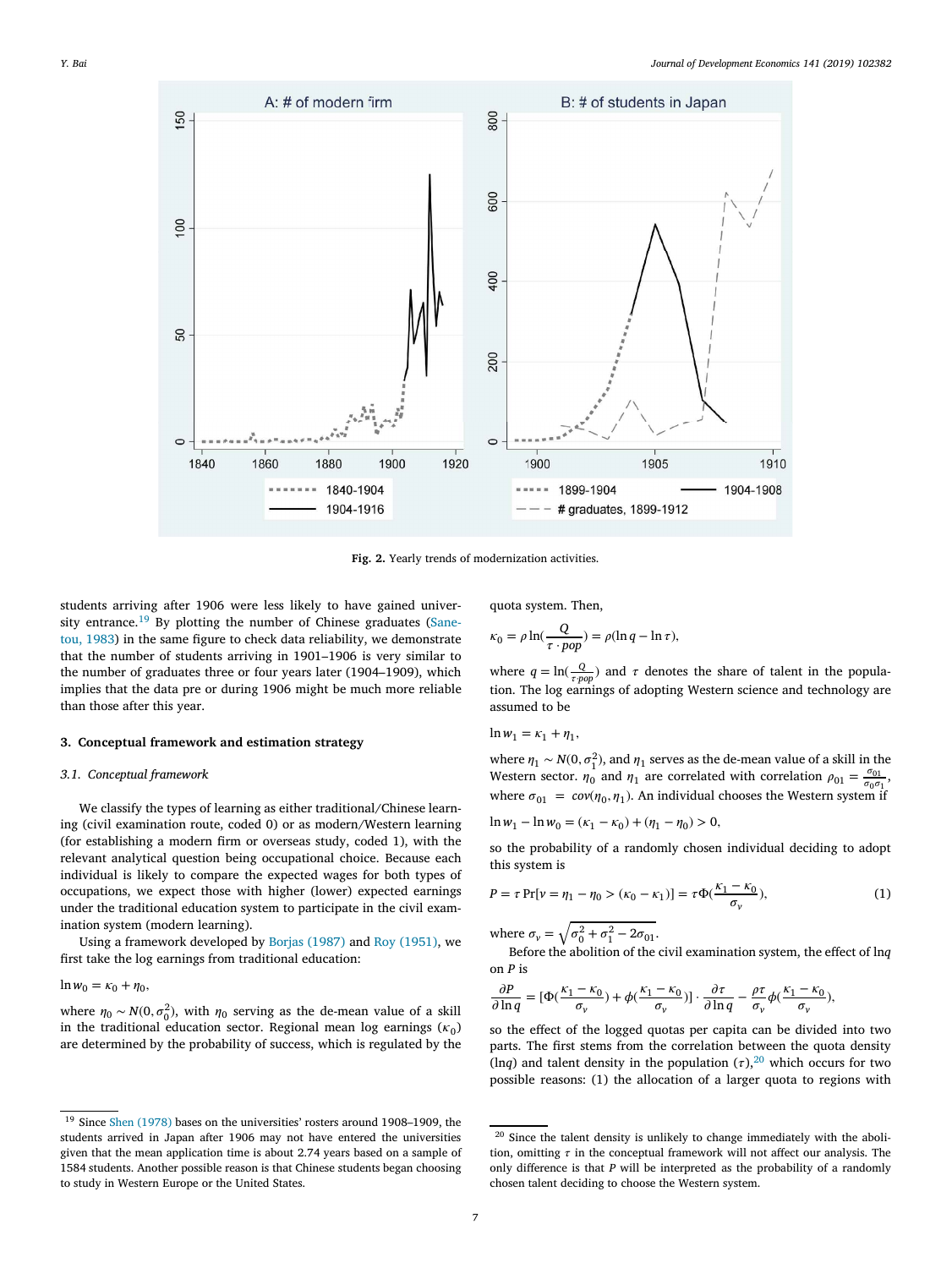

**Fig. 3.** Quotas per capita and modernization activities.

more talent or (2) greater investment in education by regions with a higher quota density, resulting in more high-quality laborers. This latter is illustrated by the male (female) literacy rates in late Imperial China being among the highest in the pre-modern world at 30–45 (2–10) percent (Rawski, 1979), possibly because of the traditional education system. The second part,  $-\frac{\rho\tau}{\sigma_{\nu}}\phi$ , measures the negative effect of the civil examination system, which, although able to nurture (or correlate with) a group of high-quality laborers, also channeled these talents into itself. Following its abolition, expected earnings in the public sector  $((\kappa_0)$  were no longer determined by the quota system, so the effect of ln*q* on *P* can be written as

$$
\frac{\partial P'}{\partial \ln q} = [\Phi(\frac{\kappa_1 - \kappa_0}{\sigma_\nu}) + \phi(\frac{\kappa_1 - \kappa_0}{\sigma_\nu})] \cdot \frac{\partial \tau}{\partial \ln q}.
$$

Then, assuming that the share of total talents was unlikely to change sharply just after abolition, comparing the effect of the logged quotas per capita pre and post abolition will identify the civil examination system's negative effect.

It is worth noting that although both the variables used to proxy modernization activities in the empirical analysis (i.e., new modern firms and new Chinese students to Japan) can be expected to increase notably in regions with larger post-abolition quotas, their implications for modernization might be different. That is, whereas the establishment of new firms implies that the abolition affected the existing stock of educated, talented people, $21$  the presence of Chinese students in Japan implies that the abolition also led education age talent to change its educational investment. At the same time, it is difficult to neatly disentangle talent allocation from the diffusion of technically useful knowledge, because greater post-abolition acquisition of the latter by

talented individuals may have reinforced knowledge diffusion to the common people. One possible difference in the predictions is that under the talent allocation hypothesis, the talented would be more affected, meaning a post-abolition increase in skill level in the modern sectors (those equipped with useful knowledge), whereas under the knowledge diffusion assumption, an effect would be observable for both talented and average individuals. We thus test the prediction in Section 6.

# *3.2. Estimation strategy*

Our basic estimation strategy uses a DID method to identify the change in the effects of ln*q* following abolition:

$$
\frac{\partial P'}{\partial \ln q} - \frac{\partial P}{\partial \ln q} = \frac{\rho}{\sigma_v} \phi(\frac{\kappa_1 - \kappa_0}{\sigma_v}) = \beta > 0
$$
\n(2)

We then use the numbers of newly established modern firms (per million inhabitants) and new Chinese students to Japan (per million inhabitants), denoted by  $y_{it}$ , to proxy  $P$  and regress it on the interaction between ln*q<sup>t</sup>* and the dummy indicator for the post-abolition period (*Post<sup>t</sup>* ). Thus,

$$
y_{it} = \beta Post_t \times \ln q_i + \lambda_i + \eta_t + \varepsilon_{it}
$$
\n(3)

where  $q_i$  denotes the quotas per capita (unit: quotas per million inhabitants),  $\lambda_i$  represents prefecture specific effects,  $\eta_t$  designates the year dummies controlling for year specific effects, and  $\varepsilon_{it}$  is the error term.

Before implementing our empirical tests, in Fig. 3, we present descriptive evidence of the increased effect of per capita quotas by comparing the density of the two modernization activities, new modern firms and new Chinese students to Japan, between the first quartile (highest quotas per capita) and fourth quartile (lowest quotas per capita). As the graph clearly shows, before 1904, the two groups differed little but the difference became larger after the decision to abolish the examination system. Because the data on Chinese students in Japan cover mainly the 1898–1908 period, our analysis of the effect on mod-

 $^{21}$  Li  $\left( 2005\right)$  examines the background of entrepreneurs during the late period of Qing dynasty and the early period of the Republic of China and finds that the traditional scholar gentry class was one of major sources of Chinese entrepreneurs, which implies reallocation of the existing stock of educated, talented people.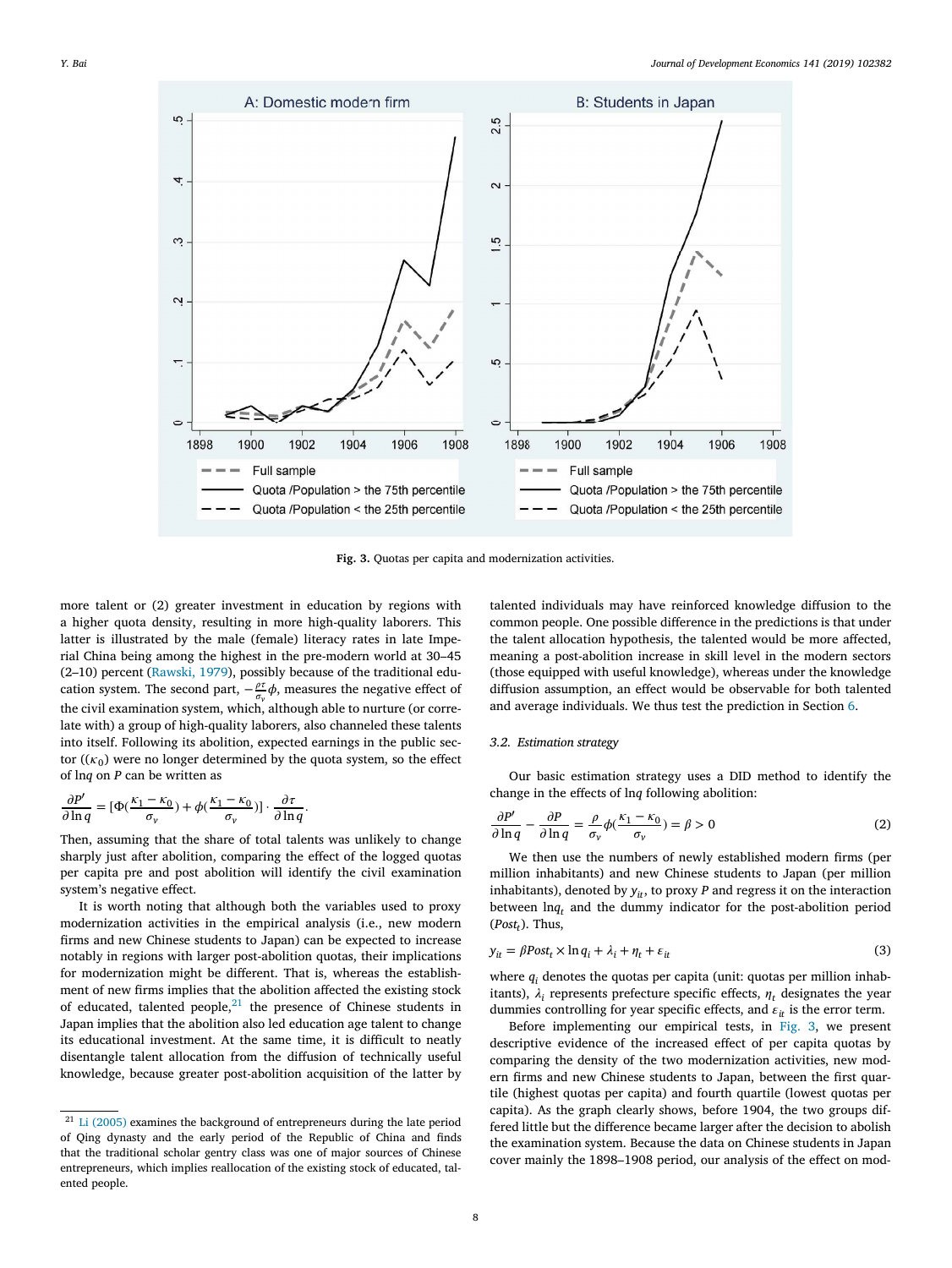ern firms focuses on this same period (but with a longer observation window in the subsequent robustness tests). Another nontrivial reason to focus on the short window is that the central government's power structure at that time was relatively stable after the Empress Dowager Cixi's 1898 coup d'état forced the Guangxu emperor into seclusion and left her to govern as regent until both died later that year. Hence, despite a few political disturbances, including the Boxer Uprising, there was no ruler turnover.

#### **4. Empirical testing**

### *4.1. Difference in differences (DID)*

We begin the empirical testing using a DID method that includes the interaction between the control variables and the post-abolition dummy (*Post<sup>t</sup>* ):

$$
y_{it} = \beta Post_t \times \ln q_i + Post_t \times Z_i \gamma + \lambda_i + \eta_t + \delta_{prov} \cdot \eta_t + \varepsilon_{it}
$$
(4)

where  $q_{it}$  represents the per capita quotas (unit: per million inhabitants). To rule out the possibility that any change in the quota effect results from changes in the effects of other variables, we include interaction terms between the various control variables (*Z<sup>i</sup>* ) and the post-1904 dummy (*Post<sup>t</sup>* ). *Z<sup>i</sup>* represents a vector of prefecture-level characteristics: whether located along the Changjiang (Yangtze) River or on the coast, latitude and longitude, size (area in log-term), and total population in 1880 (log-term).  $\lambda_i$  denotes prefecture specific effects,  $\eta_t$  is the year dummies controlling for year specific effects, and  $\delta_{\text{prov}} \cdot \eta_t$  represents the province-year specific effects.

The results using the number of new modern firms per million inhabitants as the dependent variable (Table 2, columns (1) and (2)) show about a 0.244 increase in the effect of the logged quotas per capita when only prefecture, year, and province-year specific effects are included. Even after the inclusion of all controls, however, the coefficient remains relatively stable. In terms of magnitude, when evaluated at the mean population of the sampled prefectures (1.315 million), a prefecture with one standard deviation higher logged quotas per capita (0.70) established 0.23 more modern firms each year. Comparing a prefecture in the 75th percentile (5.098 per million) with one in the 25th percentile (4.141 per million) of quotas per capita, a prefecture with the highest examination success likelihood (hereafter, higher opportunity prefecture) established 0.313 more firms per year (evaluated at the mean population of the sampled prefectures).

A subsequent analysis using the number of overseas students per million inhabitants as the dependent variable then indicates that higher opportunity prefectures sent more students to Japan after the examination was abolished (Table 2, columns (4) and (5)). Specifically, evaluated at the mean population of the sampled prefectures, a prefecture with a one standard deviation higher logged quota density (0.70) sent 0.66 more students to Japan per year. Likewise, comparing a prefecture in the 75th percentile (5.098 per million) with one in the 25th percentile (4.141 per million) of quotas per capita, the highest opportunity prefecture sent 0.901 more students to Japan per year.

We then assess whether the 1904 decision to gradually abolish the examination system led to changed expectations that affected the behavior of forward-looking agents or whether the effect of logged quotas per capita increased only after the abrupt September 1905 abolition of the system with no alternative plan for elite recruitment. To do so, we divide 1904–1908 into two subperiods, 1904–1905 and 1906–1908, and then interact these with logged quotas per capita and other control variables. The results (reported in Table 2, columns (3) and (6)) reveal that the effects of the logged quotas per capita increased beginning in January 1904 after the decision to gradually replace the civil examination system with a modern school system. The increase in the effects on

modern firm establishment was much smaller, unsurprising given the time needed to implement such a venture.

Lastly to alleviate any concerns that the quotas might be related to omitted variables (e.g., Western penetration or forced openness), we conduct a placebo test in which we regress the number of new foreign enterprises on the logged quotas per capita and its interaction term with a post-abolition dummy. Our rationale is that if the quota effect does not capture the impact of the omitted variables, there should be no significant change in the effect on other economic activities not directly related to the examination. The establishment of foreign firms is clearly not directly related to quotas per capita because foreigners were not affected by the civil examination system. The results (reported in Table 2, columns (7)–(9)) show no significant change in the effect of quotas per capita.

The above analysis uses the ratio of new modern firms or new overseas students to population  $(\frac{Y_i}{pop_i})$  as the dependent variable, and the logged quotas per capita  $(ln(\frac{Q_i}{pop_i}))$  as the explanatory variable. To check whether this specific form of the function is driving our results, we apply two alternative specifications, the first of which uses quotas per capita ( $q_i = \frac{Q_i}{pop_i}$ ) directly as the explanatory variable:

$$
y_{it} = \beta Post_t \times q_i + Post_t \times Z_i \gamma + \lambda_i + \eta_t + \delta_{prov} \cdot \eta_t + \varepsilon_{it}
$$
(5)

The results (reported in Table 3, column (1)) show a significant increase in the effect of quotas per capita following the abolition decision. The second alternative specification then uses a dummy for the presence of new firms or overseas students as the dependent variable, with quotas per capita and logged quotas per capita as the explanatory variables:

$$
I(Y_{it} > 0) = \beta Post_t \times q_i + Post_t \times Z_i \gamma + \lambda_i + \eta_t + \delta_{prov} \cdot \eta_t + \varepsilon_{it}
$$
(6)

The outcomes (shown in columns (2) and (3), respectively) still support the hypothesis, so we replace the dependent variable with the absolute number of new firms or students (see columns (4) and (5)) or the logged number (see columns 6 and 7). These results reveal a significant increase in the quota effect post abolition.

#### *4.2. Yearly impacts of quotas per capita*

Although the previous analysis indicates that the effect of quotas increased significantly post abolition, if this effect was gradually increasing before abolition, our estimator could be compounded with the pre-abolition trend. We thus test for this possibility by implementing an alternative specification:

$$
y_{it} = \sum_{\rho=1899}^{1908} \beta^{\rho} (\ln q_i \times \text{Year dummy}_{\rho=t})
$$
  
+ 
$$
\sum_{\rho=1899}^{1908} (Z_i \times \text{Year dummy}_{\rho=t}) \gamma^{\rho} + \lambda_i + \eta_t + \delta_{prov} \cdot \eta_t + \varepsilon_{it},
$$

where *Y* ear dummy<sub> $\rho=t$ </sub> equals 1 if  $\rho = t$ , and 0 otherwise. Because the effects of these variables  $(Z_i)$  may have changed over time - for instance, the Coast effect on economic prosperity may have increased as China became more open - in the regression, we interact these variables with the full set of year dummies (*Y ear dummy* $_{\rho=t}$ ). Then represents the yearly correlation between the logged quotas per capita and the density of modernization activities relative to the year 1903, which we use as a reference. Fig. 4, which plots the yearly correlation with upper and lower bounds for the 95 percent confidence intervals, reveal two notable points. First, the effect of per capita quotas on modernization shows no clear trend in any of the five years prior to abolition: none of the five coefficients for modern firms/overseas study is significant. We cannot therefore reject the null hypothesis that all pre-abolition effects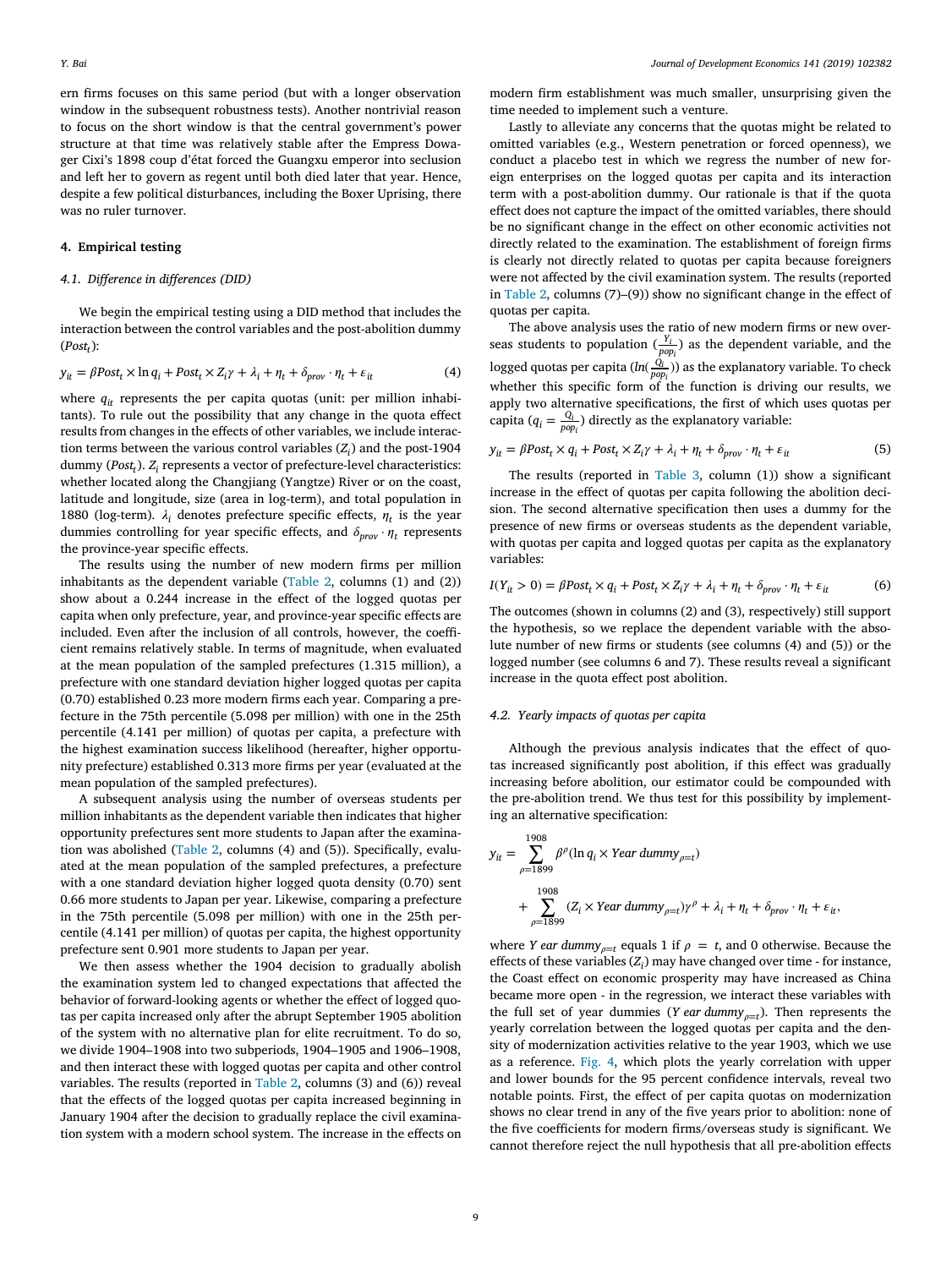|                                                                                                                                       | (1) Domestic firms/population |                      |                                             |                      | (2) Oversea students/population |                                             |                     | (3) Foreign firms/population |                                         |  |
|---------------------------------------------------------------------------------------------------------------------------------------|-------------------------------|----------------------|---------------------------------------------|----------------------|---------------------------------|---------------------------------------------|---------------------|------------------------------|-----------------------------------------|--|
|                                                                                                                                       | (1)                           | (2)                  | (3)                                         | (4)                  | (5)                             | (6)                                         | (7)                 | (8)                          | (9)                                     |  |
| Post $\times$ ln(Quotas per<br>capita)<br>$1904 - 05 \times ln(Quotas$<br>per capita)<br>$1906 - 08 \times ln(Quotas)$<br>per capita) | $0.242**$<br>(0.120)          | $0.249**$<br>(0.107) | $0.051*$<br>(0.030)<br>$0.382**$<br>(0.176) | $0.667**$<br>(0.286) | $0.716**$<br>(0.300)            | $1.118**$<br>(0.435)<br>$0.447*$<br>(0.231) | $-0.004$<br>(0.004) | 0.002<br>(0.004)             | $-0.002$<br>(0.003)<br>0.005<br>(0.008) |  |
| Post $\times$ ln(Pop.)<br>Post $\times$ Controls                                                                                      | Yes                           | Yes                  |                                             | Yes                  | Yes                             |                                             | Yes                 | Yes                          |                                         |  |
| $1904 - 05 \times$ Controls<br>$1906 - 08 \times$ Controls                                                                            |                               |                      | Yes<br>Yes                                  |                      |                                 | Yes<br>Yes                                  |                     |                              | Yes<br>Yes                              |  |
| Prefecture FE                                                                                                                         | Yes                           | Yes                  | Yes                                         | Yes                  | Yes                             | Yes                                         | Yes                 | Yes                          | Yes                                     |  |
| Year FE                                                                                                                               | Yes                           | Yes                  | Yes                                         | Yes                  | Yes                             | Yes                                         | Yes                 | Yes                          | Yes                                     |  |
| Province * Year FE                                                                                                                    | Yes                           | Yes                  | Yes                                         | Yes                  | Yes                             | Yes                                         | Yes                 | Yes                          | Yes                                     |  |
| Observations                                                                                                                          | 2620                          | 2620                 | 2620                                        | 2620                 | 2620                            | 2620                                        | 2620                | 2620                         | 2620                                    |  |
| R-squared                                                                                                                             | 0.097                         | 0.102                | 0.122                                       | 0.440                | 0.444                           | 0.452                                       | 0.093               | 0.101                        | 0.104                                   |  |

*Note*: The results are for a two-way fixed effects model; standard errors clustered at the prefecture level are in parentheses. Controls represent a vector of prefecture-level characteristics: whether located along the Changjiang (Yangtze) River or on the coast, latitude and longitude, size (area in log-term), and total population in 1880 (log-term). \*, \*\*, and \*\*\* denote significance at the 10%, 5%, and 1% levels, respectively.

# **Table 3**

Model specifications.

|                                                                                                  | Panel A: Establishment of Modern Firms    |                                           |                                           |                                           |                                           |                                           |                                           |  |  |  |  |
|--------------------------------------------------------------------------------------------------|-------------------------------------------|-------------------------------------------|-------------------------------------------|-------------------------------------------|-------------------------------------------|-------------------------------------------|-------------------------------------------|--|--|--|--|
|                                                                                                  | Firms/population                          | Firm $(0/1)$                              |                                           | $#$ of Firms                              |                                           | Ln $(\#$ of Firms $+1)$                   |                                           |  |  |  |  |
| Post <sup>*</sup> Quotas per capita<br>$10^{-3}$<br>Post <sup>*</sup> ln(Quotas per<br>capita)   | (1)<br>$2.682***$<br>(0.784)              | (2)<br>$0.248***$<br>(0.054)              | (3)<br>$0.047***$<br>(0.017)              | (4)<br>$0.645***$<br>(0.177)              | (5)<br>$0.144***$<br>(0.053)              | (6)<br>$0.280***$<br>(0.065)              | (7)<br>$0.057***$<br>(0.017)              |  |  |  |  |
| Control variables<br>Prefecture FE<br>Year FE<br>Province * Year FE<br>Observations<br>R-squared | Yes<br>Yes<br>Yes<br>Yes<br>2620<br>0.138 | Yes<br>Yes<br>Yes<br>Yes<br>2620<br>0.151 | Yes<br>Yes<br>Yes<br>Yes<br>2620<br>0.150 | Yes<br>Yes<br>Yes<br>Yes<br>2620<br>0.197 | Yes<br>Yes<br>Yes<br>Yes<br>2620<br>0.197 | Yes<br>Yes<br>Yes<br>Yes<br>2620<br>0.183 | Yes<br>Yes<br>Yes<br>Yes<br>2620<br>0.182 |  |  |  |  |

|                                        | Panel B: New Overseas Students in Japan |                 |               |         |            |                         |            |  |  |  |
|----------------------------------------|-----------------------------------------|-----------------|---------------|---------|------------|-------------------------|------------|--|--|--|
|                                        | Students/population                     | Student $(0/1)$ | # of Students |         |            | Ln $(\#$ of Students+1) |            |  |  |  |
|                                        | (1)                                     | (2)             | (3)           | (4)     | (5)        | (6)                     | (7)        |  |  |  |
| Quotas per capita<br>Post <sup>*</sup> | 2.944*                                  | $0.369***$      |               | 1.818** |            | $0.523***$              |            |  |  |  |
| $*10^{-3}$                             | (1.755)                                 | (0.128)         |               | (0.714) |            | (0.173)                 |            |  |  |  |
| In(Quotas per<br>Post <sup>*</sup>     |                                         |                 | $0.090***$    |         | $0.411***$ |                         | $0.127***$ |  |  |  |
| capita)                                |                                         |                 | (0.026)       |         | (0.133)    |                         | (0.035)    |  |  |  |
| Control variables                      | Yes                                     | Yes             | Yes           | Yes     | Yes        | Yes                     | Yes        |  |  |  |
| Prefecture FE                          | Yes                                     | Yes             | Yes           | Yes     | Yes        | Yes                     | Yes        |  |  |  |
| Year FE                                | Yes                                     | Yes             | Yes           | Yes     | Yes        | Yes                     | Yes        |  |  |  |
| Province * Year FE                     | Yes                                     | Yes             | Yes           | Yes     | Yes        | Yes                     | Yes        |  |  |  |
| Observations                           | 2620                                    | 2620            | 2620          | 2620    | 2620       | 2620                    | 2620       |  |  |  |
| R-squared                              | 0.442                                   | 0.434           | 0.435         | 0.380   | 0.380      | 0.550                   | 0.550      |  |  |  |

*Note*: The results are for a two-way fixed effects model; standard errors clustered at the prefecture level are in parentheses. Controls represent a vector of prefecture-level characteristics: whether located along the Changjiang (Yangtze) River or on the coast, latitude and longitude, size (area in log-term), and total population in 1880 (log-term). \*, \*\*, and \*\*\* denote significance at the 10%, 5%, and 1% levels, respectively.

are equal to zero. Second, the effect increased immediately following abolition. As a placebo test, we replace the dependent variable with the number of new foreign enterprises per million inhabitants and repeat the exercise, plotting the yearly correlation and confidence intervals in Fig. 4. We find not only that the quota effect on foreign firm establishment shows no clear pattern during the 11 years studied but that the effect on the number of new foreign firms differs greatly from that of new domestic modern firms.

Because our firm data cover a longer period, we are able to perform a robustness check on these findings by assessing the yearly effects of the logged quotas per capita on the establishment of domestic modern

firms during 1896–1916. This check not only allows us to determine whether the effect fades out, stays constant, or even increases over time but also helps us to understand the intertwining relation between talent allocation and knowledge diffusion. In an extreme case, if all the existing talent were reallocated to modern sectors, the quota effect should disappear. Then, assuming that the feedback of talent allocation on knowledge diffusion is not sufficiently meaningful, we would predict a decline in the quota effect over time. The results (see Fig. 5) support this prediction: the effect gradually increases up to 1908 and then becomes relatively volatile but with a slight average decrease over time, which is far more consistent with the talent allocation explana-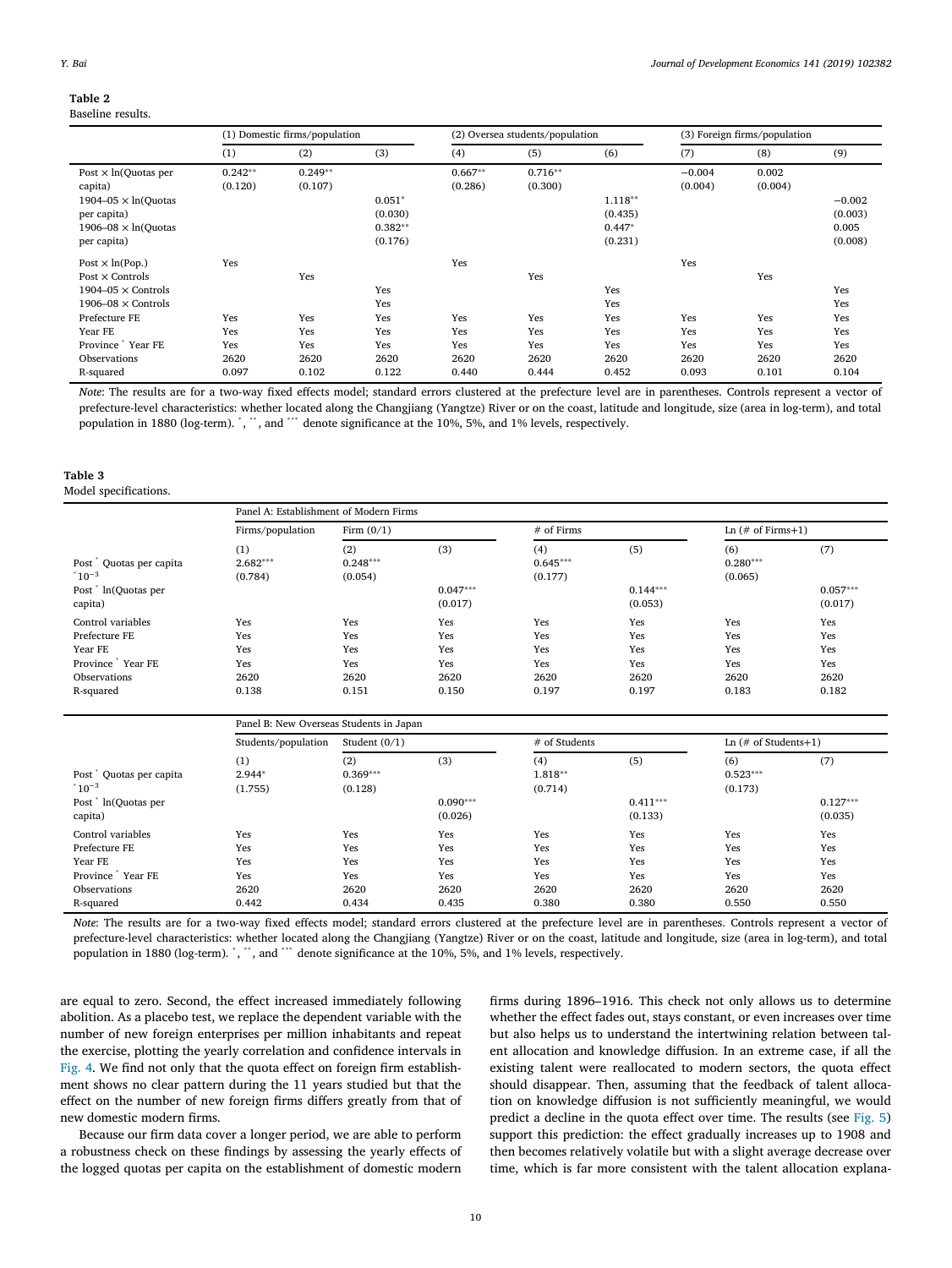

**Fig. 4.** Yearly effect of logged quotas per capita, 1899–1908; The black line represents the yearly correlation between the logged quotas per capita and the density of modernization activities relative to the year 1903, together with the upper and lower bounds for the 95% confidence intervals.



**Fig. 5.** Yearly effect of logged quotas per capita, 1896–1916; The black line represents the yearly correlation between the logged quotas per capita and the density of modernization activities relative to the year 1903, together with the upper and lower bounds for the 95% confidence intervals.

tion. Unfortunately, a lack of data prevents us from repeating the exercise for overseas study.

### *4.3. Robustness checks*

#### *4.3.1. Controlling for various success ratios*

In the baseline analysis, we proxy the examination's influence by quotas per capita at the prefecture level (i.e., at the first of the three examination levels). To check robustness, we use as our proxy the success ratio at the higher examination level, calculated as the ratio of the total number of presented scholars during the Qing Dynasty to the total number of quotas per capita. At the same time, because becoming a government official is the highest achievement under the civil examination system, we calculate the ratio of total senior officials (provincial

level and above) to total presented scholars to measure the probability of success in the prefecture's bureaucratic system.<sup>22</sup>

Interacting the two success ratios with the post-abolition dummy (see Table 4) reveals that the effect of the presented-scholars-to-quotas ratio significantly increased post abolition (columns (4) and (8)), possibly because quotas for passing the lowest level examination were regulated at the prefecture level, while those for the higher level examinations were assigned at the provincial level. As a result, successful lowest level candidates from a prefecture competed with those from other prefectures in the same province, making their likelihood of success highly dependent on the level of human capital within the province. Hence, once provincial dummies are controlled for, the ratio of successful candidates in the highest level examination (presented scholars) to entrylevel quotas is probably a reliable measure of human capital. In fact, we do find that post abolition, regions with higher human capital levels tended to form more modern firms and send more students to Japan. The effect of the second ratio (i.e., senior officials to presented scholars) on the number of new students in Japan also marginally increased significantly (columns (4) and (8)), possibly because it measures the density of political connections in each region, which may be exploited to gain government support for overseas study. More important, when we control for the two success ratios at the higher level, the effect of quotas per capita remains robust, which alleviates any concerns that the impact of quotas per capita captures the effect of human capital and political connections.

#### *4.3.2. Controlling for relevant political and economic activities*

The abolition-engendered outlets for talent, however, were not limited to the establishment of modern firms and overseas study: removal of the traditional career path also encouraged would-be elites to participate in revolution (Bai and Jia, 2016). Yet why did some of these latter choose to rebel while others pursued a new educational path or started

<sup>&</sup>lt;sup>22</sup> We count the total number of presented scholars and the total number of senior government officials born in each prefecture from 1644 to 1904, and then calculate the ratios of presented scholars to quotas, and of senior officials to presented scholars.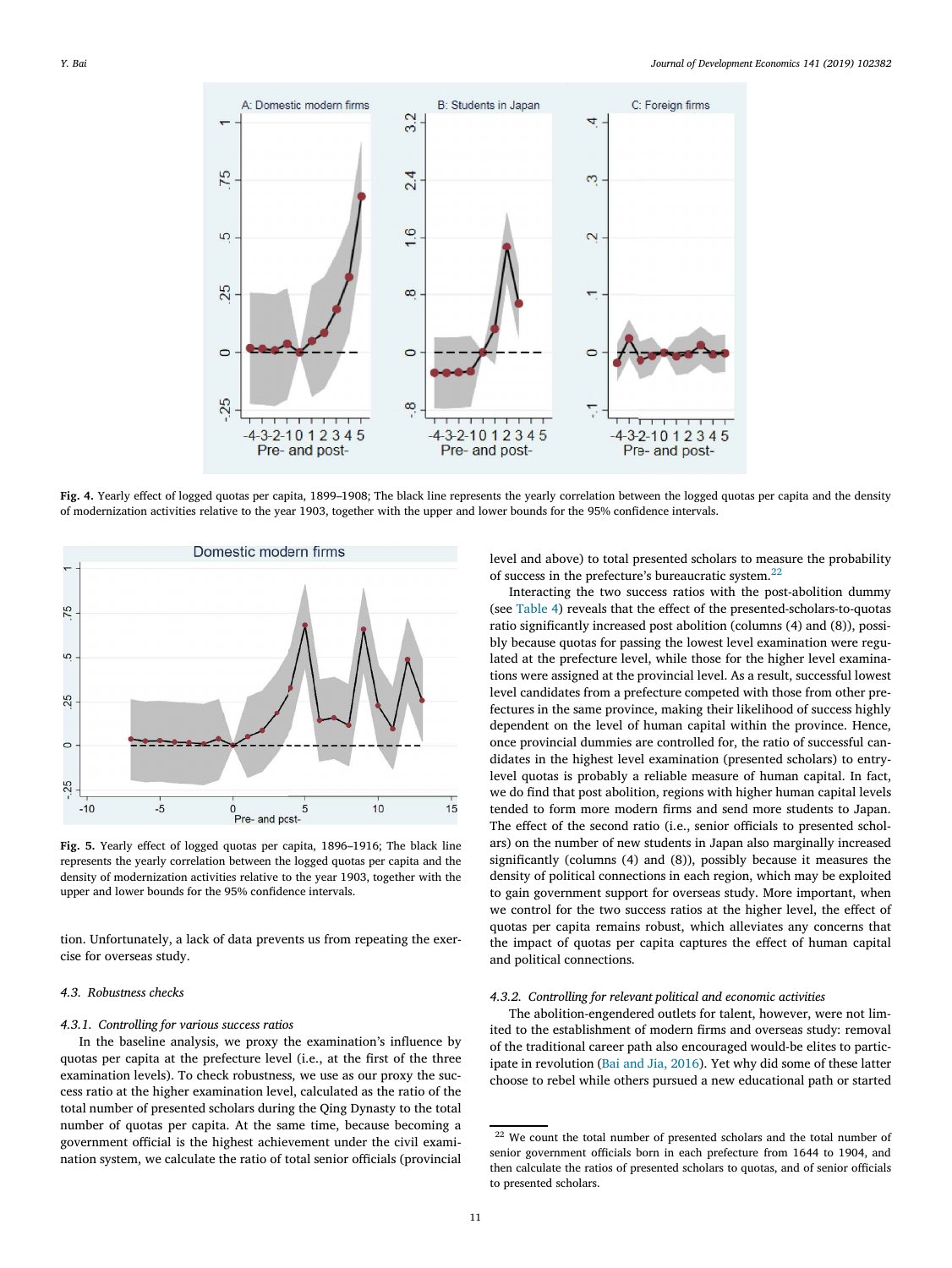The impact of the success ratio under the civil examination system.

|                                                           | (1) Firms per million population |            |          |                       | (2) Students per million population |            |         |            |
|-----------------------------------------------------------|----------------------------------|------------|----------|-----------------------|-------------------------------------|------------|---------|------------|
|                                                           | (1)                              | (2)        | (3)      | (4)                   | (5)                                 | (6)        | (7)     | (8)        |
| Post $\times$ Quotas per capita $\times$ 10 <sup>-3</sup> | $2.682***$<br>(0.784)            |            |          | $2.587***$<br>(0.749) | 2.944*<br>(1.755)                   |            |         | $2.759*$   |
|                                                           |                                  |            |          |                       |                                     |            |         | (1.650)    |
| Post $\times$ Presented                                   |                                  | $0.231***$ |          | $0.158***$            |                                     | $0.622***$ |         | $0.535***$ |
| scholars/Quotas                                           |                                  | (0.066)    |          | (0.051)               |                                     | (0.180)    |         | (0.176)    |
| Post $\times$ Senior                                      |                                  |            | $-0.375$ | $-0.163$              |                                     |            | 0.291   | $0.484*$   |
| officials/Presented scholars                              |                                  |            | (0.355)  | (0.125)               |                                     |            | (0.220) | (0.286)    |
| Baseline controls                                         | Yes                              | Yes        | Yes      | Yes                   | Yes                                 | Yes        | Yes     | Yes        |
| <b>Observations</b>                                       | 2620                             | 2620       | 2540     | 2540                  | 2620                                | 2620       | 2540    | 2540       |
| R-squared                                                 | 0.138                            | 0.102      | 0.105    | 0.152                 | 0.442                               | 0.443      | 0.436   | 0.454      |

*Note*: The results are for a two-way fixed effects model; standard errors clustered at the prefecture level are in parentheses. The baseline controls include all variables in column (8) of Table 2. \*, \*\*, and \*\*\* denote significance at the 10%, 5%, and 1% levels, respectively.

up modern businesses? Historical narratives like the diary of Liu Dapeng (Liu, 1990) - which records post-abolition changes in his home village of Chiqiao, Shanxi province - provide some clues to this mystery. According to Dapeng, whereas many whose pre-abolition income would have come primarily from teaching (mainly those with lower level degrees) switched successfully to the new education system (May 26, 1905) or went to study in Japan (March 20, 1906), those who could not adapt lost their positions and fell into poverty (June 29, 1908). Among those who attempted the transition, the most talented tended to move into the business sector (September 3, 1907), while the less talented preferred to enter the new school system and were more likely to become radical revolutionaries (August 30, 1907). Although this pattern may have arisen because Shanxi merchants dominated Chinese commerce at that time, providing more business opportunities in Shanxi province, these anecdotes suggest that post abolition, individuals tended to choose the activity that could maximize their expected returns conditional on their own characteristics (e.g., ability or social status) and regional factors (e.g., business environment).

To formalize this idea and explore the choices between all three activities, we extend the two-sector Roy model used in the previous analysis to a multisector version. Specifically we assume a model with 1 traditional sector  $(i = 1)$  and  $N - 1$  modern sectors  $(i = 2, 3, \ldots, N)$ , denoting the log earnings to choose the *i*th sector as  $ln w_i = \kappa_i + \eta_i$ , with  $\eta_i$  representing the de-mean value of a skill in the *i*th sector, and  $(\eta_1, \eta_2, \ldots, \eta_N)$  being jointly multivariate and normally distributed. The *j*th sector is then chosen if and only if  $\text{ln}w_j \geq \text{ln}w_k$  for all  $j \neq k$ . The probability of choosing the *j*th sector can thus be written as

$$
\Pr_j = \Pr[\eta_1 - \eta_j < \kappa_j - \kappa_1, \dots, \eta_i - \eta_j < \kappa_j - \kappa_i, \dots, \eta_N - \eta_j < \kappa_j - \kappa_N].
$$

Before abolition,  $\kappa_1$  is an increasing function of logged quotas per capita (ln*q*), so  $\partial Pr_j / \partial lnq$  < 0. After abolition,  $\kappa_1$  is unrelated to quotas, so ∂Pr*j*∕∂ln*q* = 0. Even using this multisector framework, a DID approach can still identify the negative incentive effect of the civil service examination.

Within this extended framework, changes in the quota effect vary between modern sectors, so we compare the magnitude of the quota effect on the three activities. Because the data on revolutionaries is limited, we focus on the 1900–1906 period (Table 5, columns (1), (2), and (5)) and use the logged term as the dependent variable so that the coefficient can be interpreted as elasticity. We find that a 1 percent increase in quotas post abolition led to a 0.118 percent increase in revolutionary participation, a 0.041 percent increase in modern firm establishment,

and a 0.171 percent increase in overseas study in Japan. $^{23}$  During the short period immediately after abolition, the effects on overseas study in Japan and revolutionary participation, particularly, are much larger than the effect on the establishment of modern firms.

Because these alternative choices might be correlated with each other, we next examine what types of relations exist among the political and economic activities and whether these relations affect our estimations. First, we are interested in informally exploring Huntington (1968)'s notion that modern human capital and revolution might be complementary. To do so, we investigate correlation between revolutionary participation and modernization activities and find that the former is positively related to establishing modern firms and studying overseas (Table 5, columns (3) and (6)). Next, we estimate the relation between the two modernization activities and do in fact find them to be positively correlated (columns (4) and (7)). Nonetheless, since our data do not cover all activities related to modernization, this finding, although interesting, cannot empirically support the complementarity of all modernization activities. In theory, some activities might be negatively correlated (substituted). As our data only include forming modern firms and studying overseas, and not all activities related to modernization can be enumerated, we are unable to observe this notion empirically.

It is particularly worth noting that our estimates remain stable even when the inclusion of alternative activities (Table 5, column (2) vs. columns (3) and (4); column (5) vs. columns (6) and (7)), thereby somewhat mitigating any concern over omitted variables. Since these activities are positively correlated, implying that they might be related with some common unobservables. If the interaction between the logged quotas per capita and the post-abolition dummy were capturing the effects of these unobserved variables, then the inclusion of alternative activities would change the coefficient of the interaction term, which in our results is not the case.

#### *4.4. Heterogeneous effects*

#### *4.4.1. The role of initial economic conditions*

While hypothesizing that talented individuals tended to be reallocated to the modern sector after examination system abolition, we also recognize that some unobserved metric like physical capital may also have been reallocated between the two sectors. Although we cannot distinguish between these cases, if physical capital reallocation is a major channel driving our results, there should be a larger increase in the

<sup>23</sup> When evaluated at the mean, a one standard deviation increase in logged quotas per capita leads to a 0.146 standard deviation increase in logged revolutionary participation, a 0.117 standard deviation increase in logged modern firm establishment, and a 0.223 standard deviation increase in logged overseas study in Japan.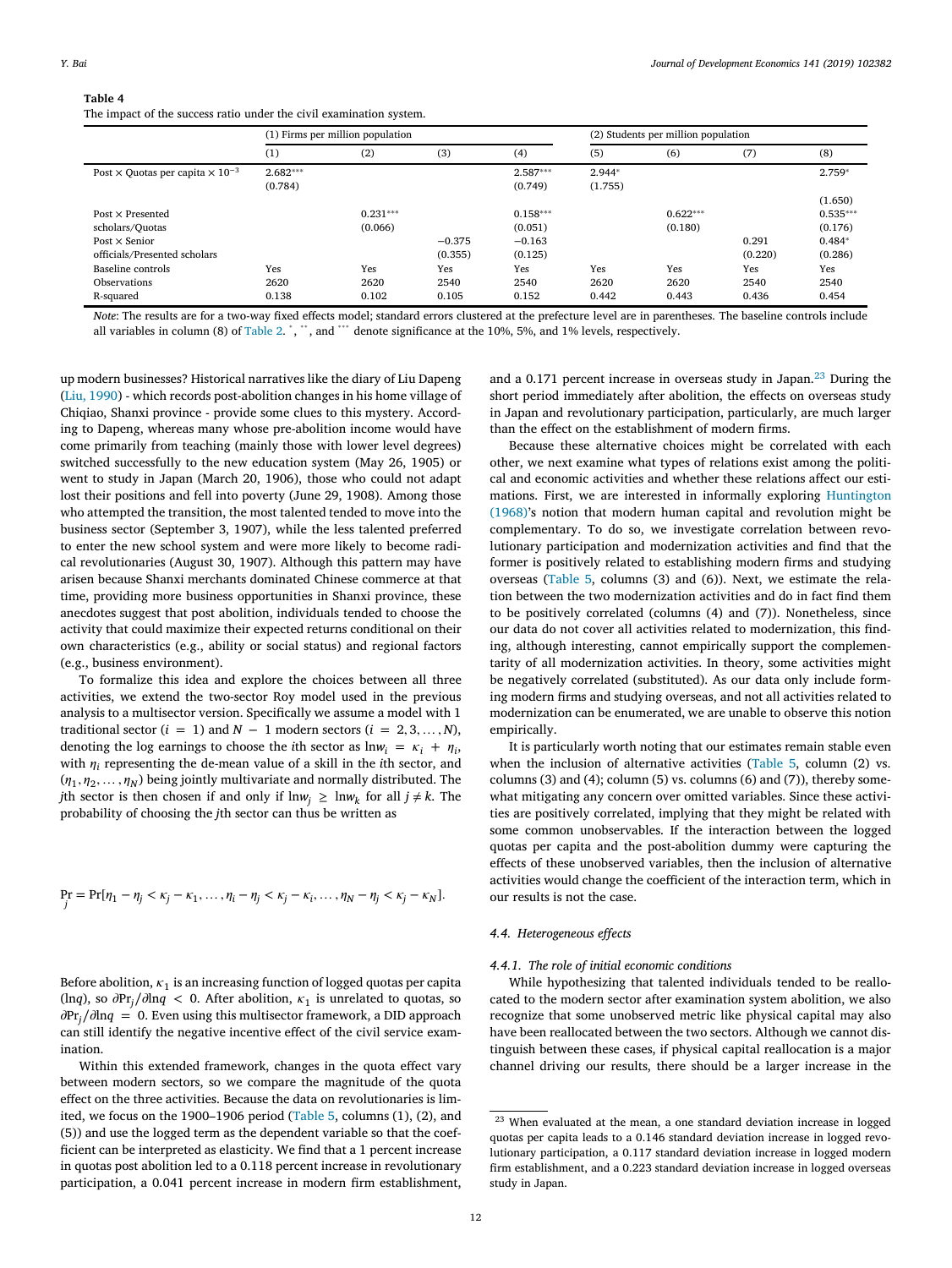Controlling for various political and economic activities.

|                                     | $ln(Revolutionaries+1) ln(Firms+1)$ |                      |                      |                      | $ln (Students+1)$     |                       |                       |
|-------------------------------------|-------------------------------------|----------------------|----------------------|----------------------|-----------------------|-----------------------|-----------------------|
|                                     | (1)                                 | (2)                  | (3)                  | (4)                  | (5)                   | (6)                   | (7)                   |
| Post $\times$ ln(Quotas per capita) | $0.118**$<br>(0.050)                | $0.041**$<br>(0.017) | $0.038**$<br>(0.017) | $0.036**$<br>(0.017) | $0.171***$<br>(0.048) | $0.152***$<br>(0.045) | $0.165***$<br>(0.048) |
| ln (Revolutionaries+1)              |                                     |                      | $0.030*$<br>(0.018)  |                      |                       | $0.160***$<br>(0.035) |                       |
| $ln (Students+1)$                   |                                     |                      |                      | $0.032*$<br>(0.017)  |                       |                       |                       |
| $ln(Firms+1)$                       |                                     |                      |                      |                      |                       |                       | $0.136**$<br>(0.068)  |
| Baseline controls                   | Yes                                 | Yes                  | Yes                  | Yes                  | Yes                   | Yes                   | Yes                   |
| Observations                        | 1834                                | 1834                 | 1834                 | 1834                 | 1834                  | 1834                  | 1834                  |
| R-squared                           | 0.443                               | 0.215                | 0.219                | 0.219                | 0.591                 | 0.604                 | 0.592                 |

*Note*: The results are for a two-way fixed effects model; standard errors clustered at the prefecture level are in parentheses. The baseline controls include all variables in column (8) of Table 2. \*, \*\*, and \*\*\* denote significance at the 10%, 5%, and 1% levels, respectively.

quota effect in richer regions. To test this prediction, we investigate the heterogeneous effect of quotas using the logged urban population in 1893 to proxy for initial economic conditions (denoted by *W<sup>i</sup>* ). We then interact this proxy with the post-abolition dummy and the logged quotas per capita (for a triple interaction term):

$$
y_{it} = \beta Post_t \times \ln q_i + Post_t \times W_i \theta_1 + Post_t \times W_i \times \ln q_i \theta_2
$$

$$
+ Post_t \times Z_i \gamma + \lambda_i + \eta_t + \delta_{prov} \cdot \eta_t + \varepsilon_{it}.
$$

In the triple term, we de-mean both the logged city population from 1893 and the logged quotas per capita, allowing the coefficient of *Post<sub>t</sub>*  $\times$  ln  $q_i$  to be interpreted as the change in the effects of logged quotas per capita when evaluated at the average initial economic condition. Comparing the estimates in Table 6, columns (1) and (6), with the baseline results in Table 2, columns (1) and (4), reveals that the coefficient of  $Post_t \times \text{ln}q_i$  changes only trivially when we control for the role of the city. Hence, although we find a significant increase in the effects of the initial economic condition, the effect of the triple term is not significant, suggesting that even in poor regions, local elites may still have had sufficient resources to establish modern firms or send individuals to study in Japan.

#### *4.4.2. The role of government*

Another challenge in our identification strategy is that the civil examination might have been abolished at the same time as the government adopted other policy changes, such as the various reforms launched to reduce startup costs and stimulate economic growth. In fact, even before abolition (i.e., during the Self-Strengthening Movement and Reform Movement of 1898), the Qing government had invested resources in modern educational infrastructure and government-owned firms. Following abolition, it was able to reallocate even more resources to modern education and the economic sector. If such government behaviors or other policy shocks could explain our findings, the impact of the quotas post abolition should be much larger in prefectures in which the government had more political power or economic resources. We thus hypothesize that the quota effect could be increased by two factors: the government's rank in the political hierarchy, proxied by a provincial capital dummy, and the economic resources under government control, represented by the number of government-owned firms before 1904.

To test these possibilities, we interact the provincial capital dummy and the logged number of government-owned firms (*G<sup>i</sup>* ) with the postabolition dummy and the logged quotas per capita (the triple interaction term):

$$
y_{it} = \beta Post_t \times \ln q_i + Post_t \times G_i \theta_1 + Post_t \times G_i \times \ln q_i \theta_2
$$

$$
+ Post_t \times Z_i \gamma + \lambda_i + \eta_t + \delta_{prov} \cdot \eta_t + \varepsilon_i.
$$

Focusing first on the role of the provincial capital (Table 6, columns (2) and (7)), our inclusion of the triple term allows the coefficient on  $Post<sub>t</sub> \times lnq<sub>i</sub>$  to be interpreted as the change in the logged quotas per capita effect in noncapital prefectures, which remains significantly positive. More important, the triple term is not significant, implying no systemic differences between capital and noncapital prefectures in the change in quota effect. When we shift the focus to the accumulated number of government-owned firms in 1904 (columns (3) and (8)), the triple term is again not significant, which, when combined with previous results, strongly suggests that the role of government cannot explain our main findings.

### *4.4.3. The role of Western penetration*

Given our main empirical finding that regions with larger quotas tended to learn and adopt more modern knowledge, we need to check whether the quota effect is conditional on modern knowledge availability (i.e., the supply of *useful knowledge*). To do so, we focus on the most important source of Western knowledge in the late Qing, treaty ports, whose presence in 1904 we denote by a treaty ports dummy (*K<sup>i</sup>* ) whose triple term we check against the logged quotas per capita and the post-abolition dummy:

$$
y_{it} = \beta Post_t \times \ln q_i + Post_t \times K_i \theta_1 + Post_t \times K_i \times \ln q_i \theta_2
$$
  
+ Post\_t \times Z\_i \gamma + \lambda\_i + \eta\_t + \delta\_{prov} \cdot \eta\_t + \varepsilon\_{it}.

As before, the inclusion of the triple term allows the coefficient on *Post<sub>t</sub>*  $\times$  ln $q_i$  to be interpreted as the change in the logged quotas per capita effect in prefectures without treaty ports, whose coefficient remains significantly positive (Table 6, columns (4) and (9)). Yet again, the triple term is not significant, implying no systemic differences between treaty ports and nontreaty ports in the change in quota effect.

Yet treaty ports affect not only access to modern knowledge but also many other aspects, such as trade opportunities and institutions. Hence, as another proxy for knowledge diffusion, we use the 1904 extent of Protestantism, which significantly affected China's economic development between 1840 and 1920, with over 90 percent of the effect coming via the diffusion of useful knowledge (Bai and Kung, 2015). We find that although most missionaries came not from Japan but from Western countries, Protestantism strengthened the impact of quotas following abolition, possibly because missionary schools provided preliminary education for talented students and thus helped them to study abroad. We find no such effect, however, on the establishment of modern firms, perhaps because when the examination was abolished, access to knowledge related to modern firms was not an important constraint on entrepreneurs. Lastly, in the presence of these controls,  $Post_t \times \ln q_i$ remains significantly positive, implying that Western penetration is also unable to explain our main findings.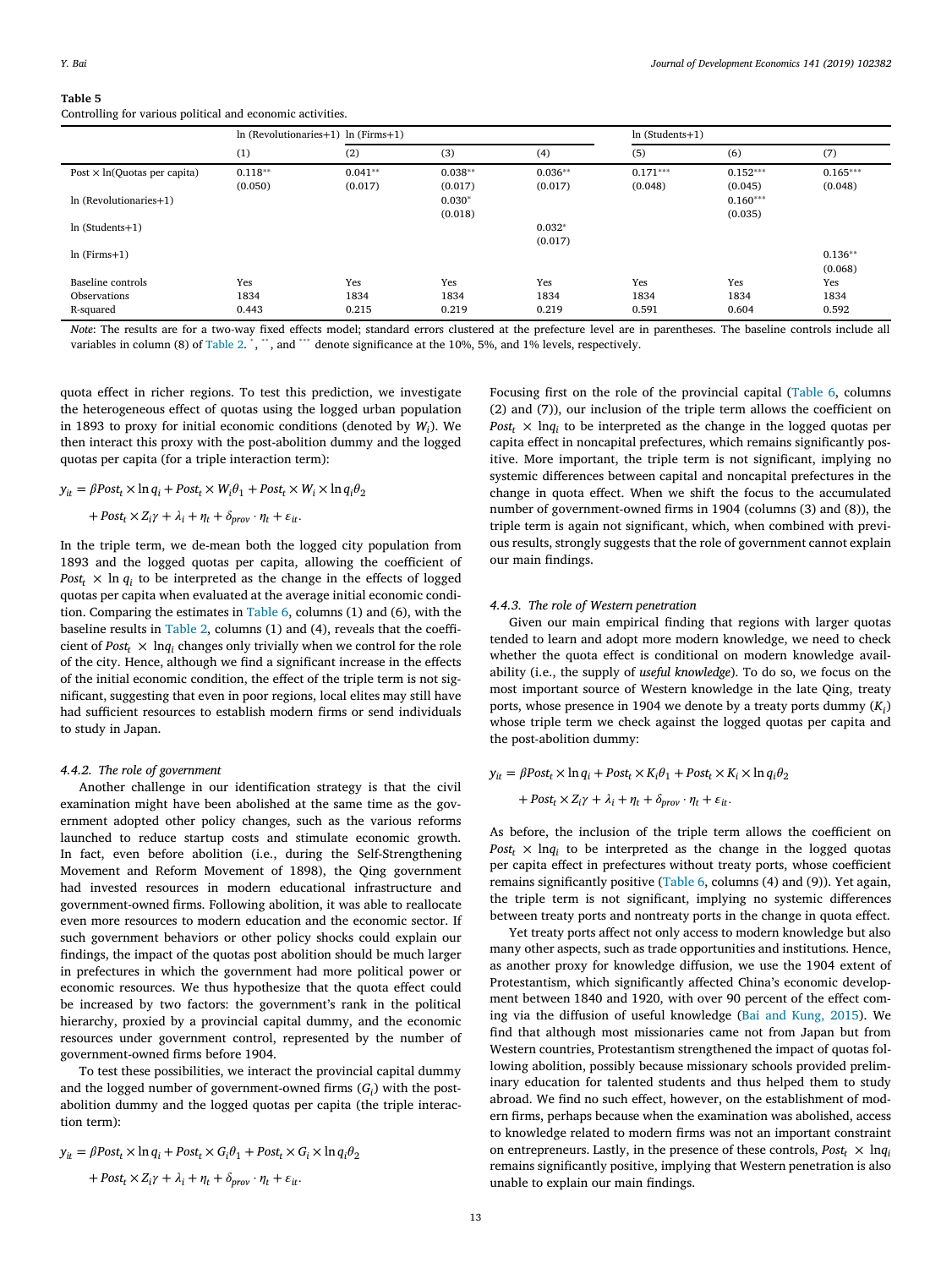Triple effects.

|                                             | Firms/population |           |           |           |           | Students/population |            |           |           |            |
|---------------------------------------------|------------------|-----------|-----------|-----------|-----------|---------------------|------------|-----------|-----------|------------|
|                                             | (1)              | (2)       | (3)       | (4)       | (5)       | (6)                 | (7)        | (8)       | (9)       | (10)       |
| Post $\times$ ln (Quotas per                | $0.199**$        | $0.231**$ | $0.222**$ | $0.263**$ | $0.175**$ | $0.670**$           | $0.597**$  | $0.638**$ | $0.699**$ | $0.712**$  |
| capita)                                     | (0.091)          | (0.111)   | (0.107)   | (0.116)   | (0.084)   | (0.319)             | (0.302)    | (0.307)   | (0.305)   | (0.300)    |
| Post $\times$ ln (City pop in               | $-0.033$         |           |           |           |           | 0.256               |            |           |           |            |
| $1893 + 1$ <sup>*</sup> ln (Q/P)            | (0.067)          |           |           |           |           | (0.165)             |            |           |           |            |
| Post $\times$ ln(City pop in                | $0.064**$        |           |           |           |           | $0.320***$          |            |           |           |            |
| $1893 + 1$                                  | (0.028)          |           |           |           |           | (0.080)             |            |           |           |            |
| Post $\times$ Provincial                    |                  | 0.202     |           |           |           |                     | 0.231      |           |           |            |
| capital* $ln (Q/P)$                         |                  | (0.220)   |           |           |           |                     | (0.609)    |           |           |            |
| Post $\times$ Provincial capital            |                  | 0.106     |           |           |           |                     | $1.003***$ |           |           |            |
|                                             |                  | (0.082)   |           |           |           |                     | (0.322)    |           |           |            |
| Post $\times$ ln (Govt. owned               |                  |           | 0.033     |           |           |                     |            | 0.433     |           |            |
| firms $+1$ <sup>*</sup> ln (Q/P)            |                  |           | (0.183)   |           |           |                     |            | (0.514)   |           |            |
| Post $\times$ ln (Govt. owned               |                  |           | $0.217**$ |           |           |                     |            | $0.757**$ |           |            |
| $firms+1)$                                  |                  |           | (0.094)   |           |           |                     |            | (0.300)   |           |            |
| Post $\times$ Treaty port <sup>*</sup> In   |                  |           |           | $-0.235$  |           |                     |            |           | 0.305     |            |
| (Q/P)                                       |                  |           |           | (0.326)   |           |                     |            |           | (0.331)   |            |
| Post $\times$ Treaty port                   |                  |           |           | 0.146     |           |                     |            |           | $0.607**$ |            |
|                                             |                  |           |           | (0.159)   |           |                     |            |           | (0.236)   |            |
| Post $\times$ ln (Prot. dur+1) <sup>*</sup> |                  |           |           |           | $-0.009$  |                     |            |           |           | $0.024***$ |
| ln (Q/P)                                    |                  |           |           |           | (0.007)   |                     |            |           |           | (0.007)    |
| Post $\times$ ln (Prot. dur+1)              |                  |           |           |           | 0.003     |                     |            |           |           | $0.024***$ |
|                                             |                  |           |           |           | (0.002)   |                     |            |           |           | (0.006)    |
| Baseline controls                           | Yes              | Yes       | Yes       | Yes       | Yes       | Yes                 | Yes        | Yes       | Yes       | Yes        |
| Observations                                | 2620             | 2620      | 2620      | 2620      | 2620      | 2620                | 2620       | 2620      | 2620      | 2620       |
| R-squared                                   | 0.104            | 0.103     | 0.104     | 0.104     | 0.106     | 0.458               | 0.451      | 0.450     | 0.447     | 0.454      |

*Note*: The results are for a two-way fixed effects model; standard errors clustered at the prefecture level are in parentheses. The baseline controls include all variables in column (8) of Table 2. , ",", and "" denote significance at the 10%, 5%, and 1% levels, respectively.

# **5. RD design**

A further concern, however, is that our estimations might be biased by some unobserved time-invariant factors related to quotas, which a DID approach can only rule out when their effects do not change before or after the civil examination system abolition. On the other hand, a change is possible in the effects of omitted variables, some of which (*Fi* ) are correlated with logged quotas per capita. For instance, after the abolition, elite recruitment may rely more on such omitted variables as political connectedness. If the quotas are indeed positively related to omitted variables (e.g., political connectedness) and the effect of omitted variables on the return to the public sector increases post abolition, a DID estimation might underestimate the change in the quota effect.

#### *5.1. Fuzzy RD design: discontinuous rule in quota assignment*

As previously mentioned, when the Manchu conquered China and established the Qing Dynasty, their central government adopted a dichotomous classification of prefectures proposed (but never implemented) by the Ming Dynasty (Liu, 1993), which categorized them as either important (administratively "troublesome",  $I = 1$ ) or unimportant (administratively "simple",  $I = 0$ ). One criterion was whether the agricultural tax (*x*) passed the threshold of 150,000 piculs, in which case ( $x \ge 150$ , unit: 1,000 piculs), the prefecture was classified as important (Zhang, 1987). We therefore hypothesize a discontinuity rule in quota assignment whereby prefectures with an agricultural tax over or equal to 150,000 piculs are more likely to have larger quotas.

In doing so, we recognize that since the quotas assigned between 1644 and 1724 remained relatively stable during the Qing Dynasty (except for the approximately 10 percent increase at the start of the Taiping Rebellion), the discontinuity rule during the early Qing Dynasty could have had a persistent effect on the quotas during the late Qing period. In addition, because a new 4-point ranking of administrative units was introduced in 1731, seven years after original quota assignment, the discontinuity rule had no impact on a prefecture's importance

during the late Qing.<sup>24</sup>

This historical background and the fuzzy RD design applied to address the endogeneity are illustrated in Fig. 6, which shows a clear demarcation between the important  $(I = 1)$  and unimportant prefectures  $(I = 0)$ . More quotas were assigned to the important prefectures during 1644–1724, and remained relatively stable up until abolition. At the same time, replacement of the discontinuity rule by the new rule of importance in 1731 implies that the former had no direct effect on prefecture importance in the late Qing Dynasty. It is also worth noting that although an agricultural tax of 150,000 piculs is a sufficient condition for importance, it is not a necessary one. Prefectures could also be deemed important if they held a prince's mansion, were the seat of a provincial government (a city with all three departments in it), had stationed troops, had vital postal routes, or provided for armed forces (Zhang, 1987). These additional conditions relax the concern that the central government might have manipulated the agricultural tax to assign an importance ranking to a specific prefecture (e.g., the seat of a provincial government).

To identify the important prefectures empirically, we use Ming tax (*x*) data compiled by (Liang, 1980, see Fig. A3 of Appendix D) and differ the log terms with the cutoff value  $(c = 150,000$  piculs) denoted by  $\widetilde{x} = \ln(x/c)$ . As shown in Fig. A4 of Appendix D (left graph), 72 prefectures around the cutoff value are within the one standard deviation bandwidth, 36 of which have an agricultural tax larger than the cutoff value. We also test for whether the running variable (agricultural

<sup>&</sup>lt;sup>24</sup> Under the new system, every administrative unit (prefecture) was characterized based on the presence or absence of four administrative dimensions - economy, transportation, difficulty of governance, and security. Specifically, the four attributes are (1) having a center of communication (Chong, "thoroughfare"), (2) engaging in a great deal of official business (Fan, "troublesome, abundant"), (3) difficult to collect taxes from (Pi, "fatigue"), and (4) having a crime-prone populace (Nan, "difficulty"). They yield 16  $(4 \times 4)$ possible post designations. The central government's Board of Personnel used this classification system to designate four post levels - most important, important, medium, and simple - whose use continued until the end of the Qing Dynasty.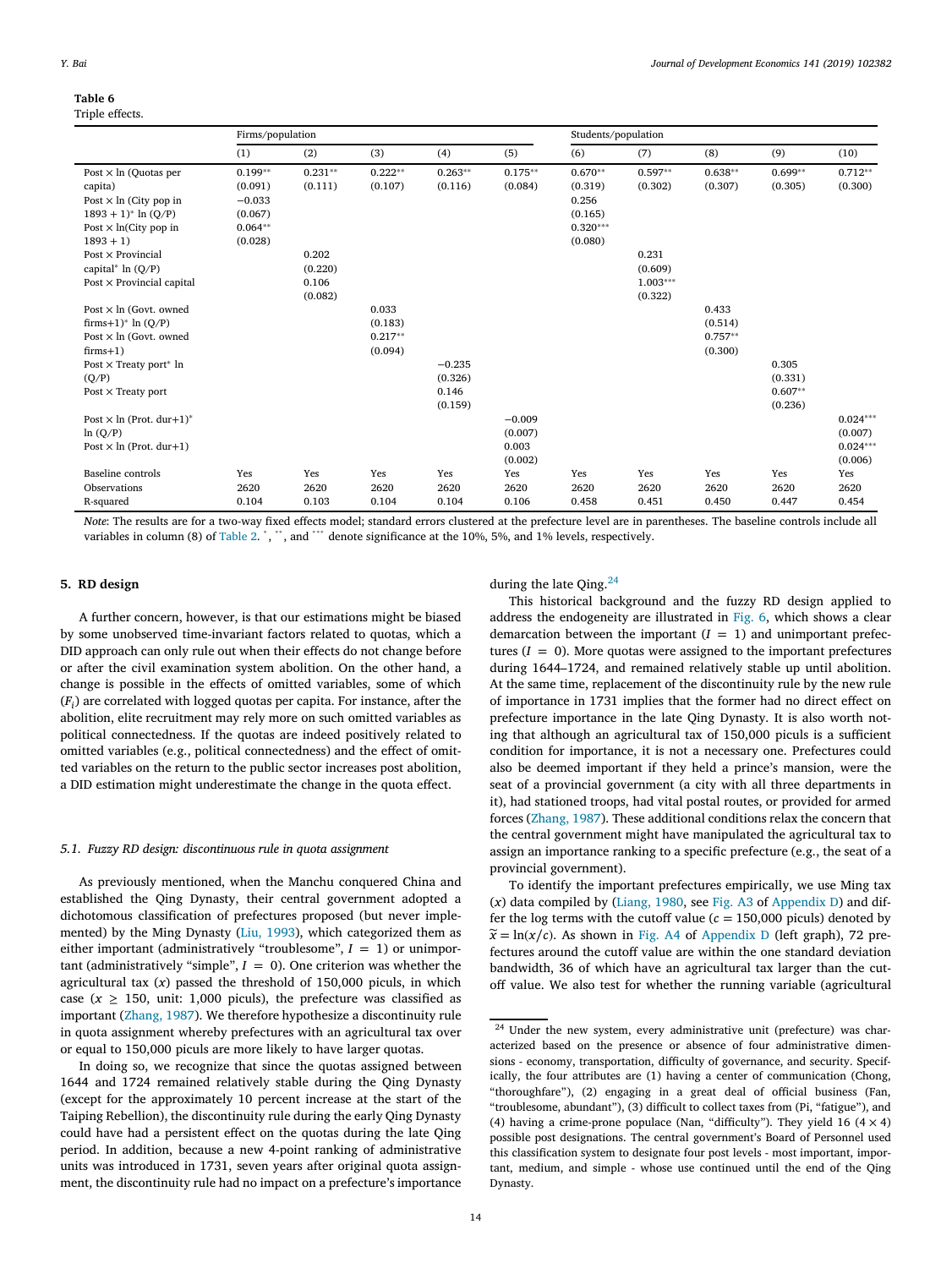

**Fig. 6.** Historical background of the regression discontinuity design.

tax during the Ming Dynasty) was subject to manipulation by adopting McCrary (2008)'s method of examining the continuity of the running variable density function around the cutoff point. The results, reported in Appendix D, show no significant change in this continuity, indicating no substantive problem of Ming tax manipulation.

#### *5.2. Model specifications*

#### *5.2.1. Nonparametric method*

We use fuzzy RD to exploit the discontinuity in the expected value of treatment *I i* , conditional on agricultural tax (*x*). There is a jump in the expected value of  $lnq_i$  at  $c = 150$  (unit: 1000 piculs), so that:

$$
E[\ln q_i \mid \widetilde{x}_i, Z_i] = \begin{cases} f_1(\widetilde{x}_i, Z_i) & \text{if } \widetilde{x}_i \ge 0\\ f_0(\widetilde{x}_i, Z_i) & \text{if } \widetilde{x}_i < 0. \end{cases}
$$
(7)

The nonparametric version of the fuzzy RD can then be represented by

$$
E[\ln q_i|0<\widetilde{x}_i<\delta,Z_i]-E[\ln q_i|-\delta<\widetilde{x}_i<0,Z_i]\simeq\psi^*.
$$
\n
$$
(8)
$$

To derive the fitted values from the nonparametric regressions, we use Cleveland (1979)'s tricube weighting function and a bandwidth of 1, estimated separately for prefectures on either side of the cutoff value, meaning that they represent a moving average of quotas across this value. The nonparametric results (see Fig. 7) - especially the discontinuous increase when taxes are just above the 150,000 picul cutoff value - provide strong evidence that the important prefectures were indeed assigned larger quotas.

We then perform the same exercise as above but with the logged quotas per capita replaced by the change in the average numbers of private firms (per million inhabitants) established each year pre and post abolition (left graph) and then replacing the dependent variable with the density of new students. To do so, we use the reduced-form conditional expectation of modernization activities expressed in Equation (9):

$$
E[\Delta y_i|0 < \widetilde{x}_i < \delta, Z_i] - E[\Delta y_i| - \delta < \widetilde{x}_i < 0, Z_i] \simeq \beta \psi^*.\tag{9}
$$

The outcomes for both analyses (see left and right graph, respectively, of Fig. 8) show a similar jump at the cutoff value.  $\beta$  can be estimated by dividing Equation (9) by (8) and taking a limit as  $\delta$  tends to zero. Although we cannot provide a convincing non-parametric estimation since it requires a large number of observations near the treatment threshold (Imbens and Lemieux, 2008), these graphs (Figs. 7 and 8) could provide visual evidence that prefectures with larger quotas tended to establish more firms and send more students to Japan after the abolition of the imperial civil examination.

# *5.2.2. Parametric method: controlling for the polynomials*

Although nonparametric techniques have the advantage of not relying on the assumption of functional form, we use a parametric method here because of the small sample size, rewriting Equation (7) as

$$
E[\ln q_i \mid \widetilde{x}_i, Z_i] = f_0(\widetilde{x}_i, Z_i) + I_i \cdot [f_1(\widetilde{x}_i, Z_i) - f_0(\widetilde{x}_i, Z_i)].
$$
\n(10)

Assuming that  $f_1(x_i, Z_i)$  and  $f_0(x_i, Z_i)$  are describable by *p*th-order polynomials, then Equation (10) can be rewritten as

$$
\ln q_i = \psi_0^* I_i + \sum_{j=1}^P (\psi_{00} + \psi_{0p} \tilde{x}_i^j + \psi_j^* \tilde{x}_i^j I_i) + Z_i \psi + \nu_i,
$$
\n(11)

where  $\tilde{x}_i^j$  is the *j*th polynomial and  $\tilde{x}_i^j I_i$  is the interaction between the *j*th polynomial and the importance indicator. In this case,  $I_i$  can be regarded as an instrument of the logged quotas per capita.

#### *5.2.3. Polynomial order and bandwidth selection*

In the case of polynomial regressions, the key question is the choice of polynomial order, which we decide here based on the Akaike information criterion (*AIC*) of model selection. In a regression discontinuity context, the *AIC* is given by  $n \ln(\hat{\sigma}^2) + 2(p+1)$ , where  $\hat{\sigma}$  is the mean squared error of the regression (Lee and Lemieux, 2010), so we can choose *P* to minimize the *AIC*. Another key issue is the choice of an appropriate bandwidth  $(\delta)$  around the regression cutoff point given that a large bandwidth is generally more precise (i.e., more available observations), but the polynomial function provides a closer approximation within a small bandwidth. Hence, to illustrate the robustness of our results, we select several bandwidths, beginning with a small  $\delta = 0.5$  (-0.5 SD  $\leq \tilde{x} \leq 0.5$  SD), and then increase it step by step as follows:  $\delta = 0.6, 0.7, 0.8, 0.9, 1.0$ . By adhering closely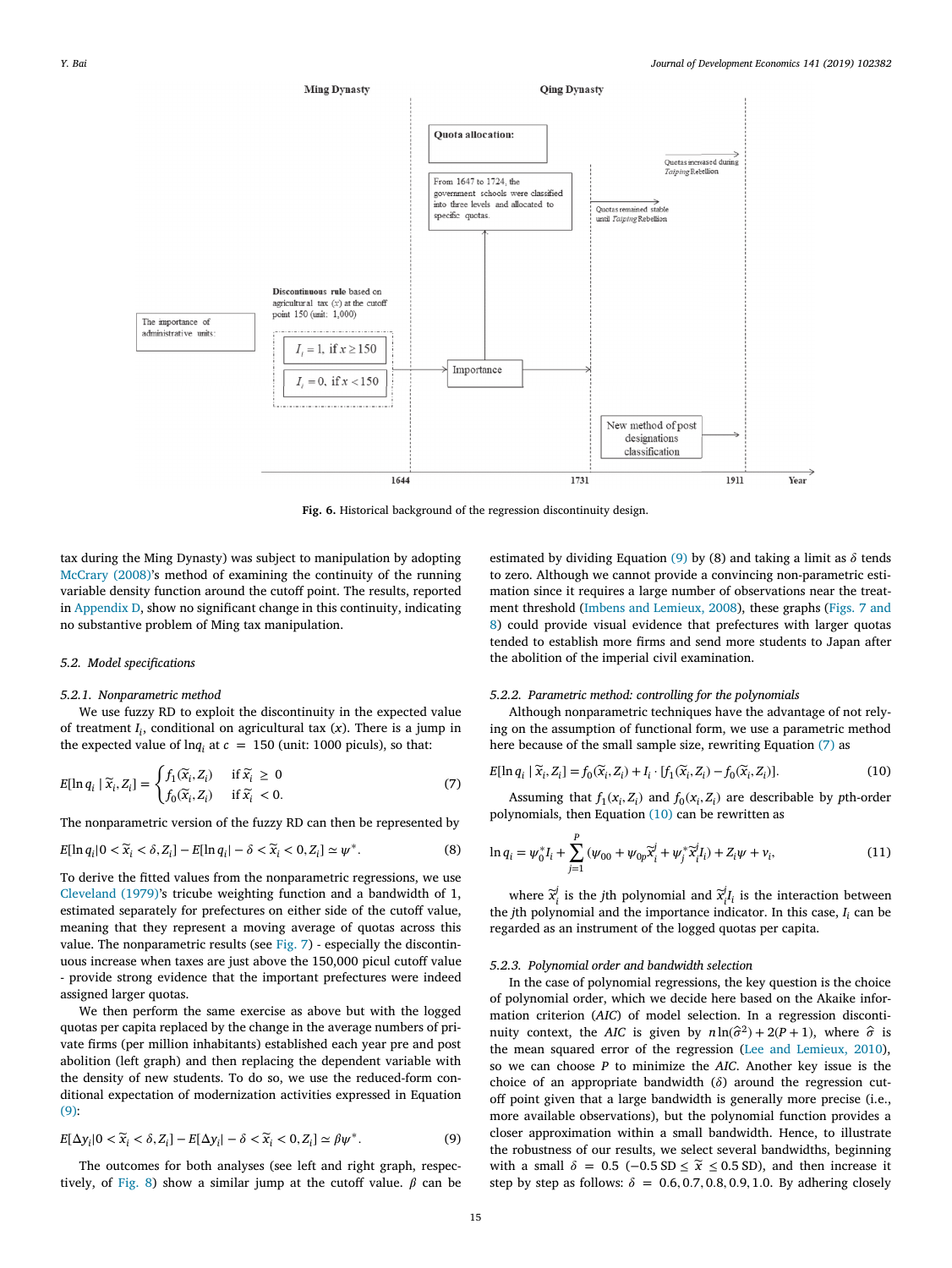

**Fig. 7.** Nonparametric estimation of RD on the logged quotas per capita.



**Fig. 8.** Nonparametric estimation of RD on the change in modernization activities.

to Imbens and Lemieux's (2008) suggestions for selecting the optimal bandwidth, we determine it to be  $-0.55SD ≤ \tilde{x} ≤ 0.55SD$ .

We then test the robustness of the following five specifications of the polynomial of  $\widetilde{x}$  in the given bandwidths, each with the following inclusions: *I<sub>i</sub>* alone without any polynomial of  $\tilde{x}$  (polynomial order *P* = 0), the first-order polynomial of  $\widetilde{x}$  and its interaction with  $I_i$  (polynomial order  $P = 1$ ), the quadratic polynomials  $(P = 2)$  and their interactions with  $I_i$ , the cubic polynomials ( $P = 3$ ), and their interactions with  $I_i$ , and the quartic polynomials (*P* = 4), and their interactions with  $I_i$ (see Table 7, rows (1) through 5, respectively). In all these specifications and in all bandwidths, the significance of  $I_i$  shows the results to be insensitive to polynomial order.

Table 7 also reports the *AIC* statistics for each specification, which allows the optimal polynomial order to be decided based on AIC minimization. For instance, for  $\widetilde{x} \in [-0.5, 0.5]$ , the optimal polynomial order is 1, implying that only linear polynomials and their interaction with  $I_i$  are controlled for. The optimal polynomial order, reported in the penultimate row, indicates that when the bandwidth is enlarged, it is unnecessary to include the higher order polynomial. The table further indicates that the effects of  $I_i$  range from 0.168 to 0.603, meaning that any prefecture with Ming agricultural taxes exceeding 150,000 piculs would have had an 18.3 ( $e^{0.168}$  - 1) to 82.7 ( $e^{0.603}$  - 1) percent higher quota per capita.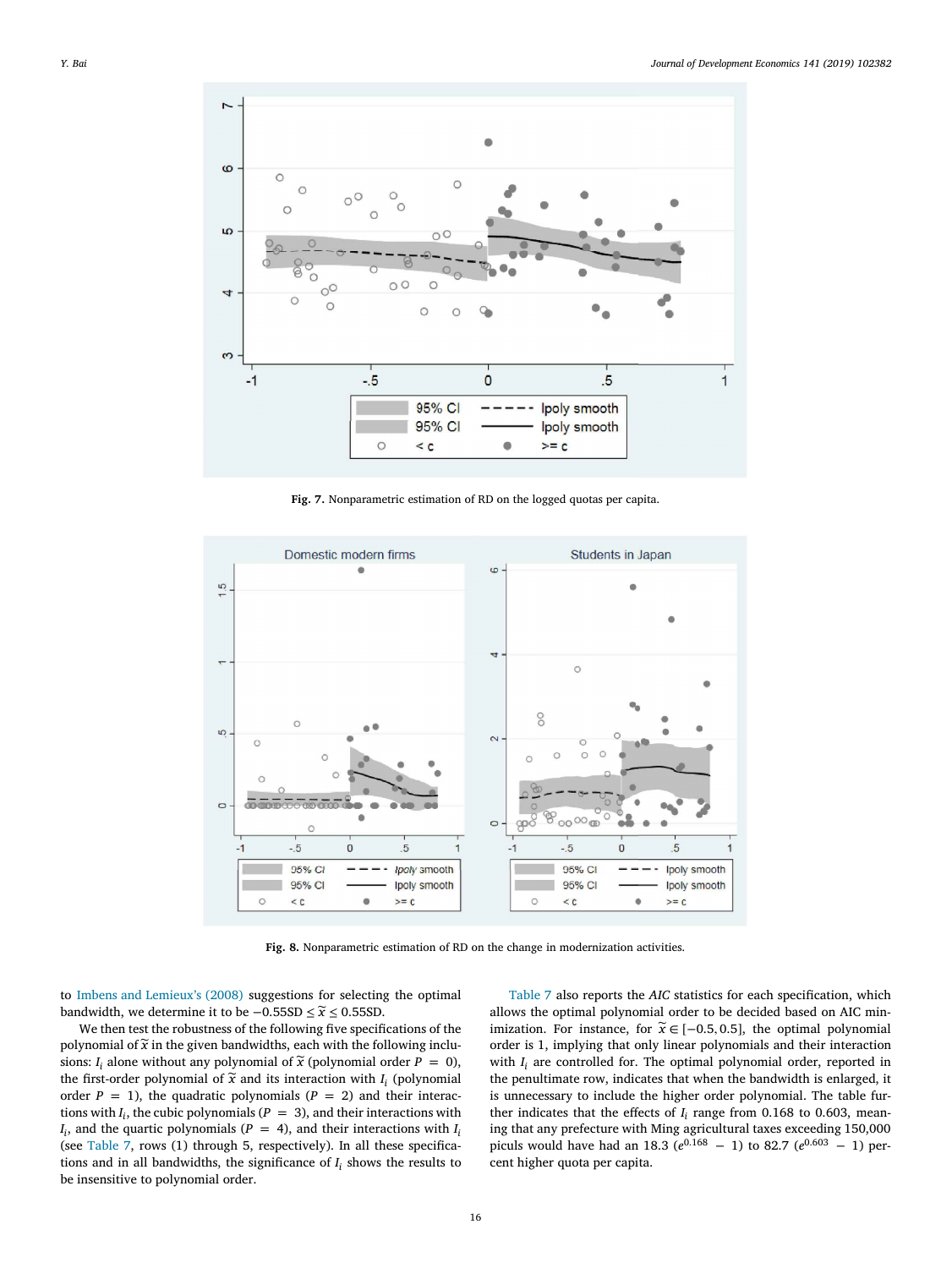| Model specifications for the RD design: Bandwidth and polynomials. |  |  |  |
|--------------------------------------------------------------------|--|--|--|
|                                                                    |  |  |  |

|                         | (1)           | (2)           | (3)           | (4)           | (5)           | (6)           | (7)<br>Optimal Bandwidth |
|-------------------------|---------------|---------------|---------------|---------------|---------------|---------------|--------------------------|
| Bandwidth               | $(-0.5, 0.5)$ | $(-0.6, 0.6)$ | $(-0.7, 0.7)$ | $(-0.8, 0.8)$ | $(-0.9, 0.9)$ | $(-1.0, 1.0)$ | $(-0.55, 0.55)$          |
| A: No polynomial        | $0.290***$    | $0.273***$    | $0.282***$    | $0.290***$    | $0.303***$    | $0.314***$    | $0.287***$               |
|                         | (0.068)       | (0.066)       | (0.058)       | (0.055)       | (0.055)       | (0.054)       | (0.067)                  |
| R-squared               | 0.913         | 0.902         | 0.894         | 0.892         | 0.884         | 0.880         | 0.913                    |
| B: Linear polynomial    | $0.336***$    | $0.313***$    | $0.282***$    | $0.222**$     | $0.168*$      | $0.167*$      | $0.328***$               |
|                         | (0.110)       | (0.102)       | (0.094)       | (0.094)       | (0.094)       | (0.085)       | (0.104)                  |
| R-squared               | 0.914         | 0.903         | 0.894         | 0.893         | 0.888         | 0.888         | 0.914                    |
| AIC:                    | $-166.979$    | $-186.5$      | $-219.473$    | $-250.571$    | $-261.306$    | $-293.238$    | $-185.301$               |
| C: Quadratic polynomial | $0.469***$    | $0.457***$    | $0.415***$    | $0.356***$    | $0.338***$    | $0.329***$    | $0.494***$               |
|                         | (0.155)       | (0.138)       | (0.125)       | (0.118)       | (0.109)       | (0.107)       | (0.145)                  |
| R-squared               | 0.917         | 0.908         | 0.898         | 0.896         | 0.893         | 0.893         | 0.917                    |
| AIC:                    | $-162.066$    | $-184.191$    | $-216.279$    | $-246.839$    | $-259.196$    | $-292.345$    | $-181.596$               |
| D: Cubic polynomial     | $0.434**$     | $0.448**$     | $0.462***$    | $0.410***$    | $0.355***$    | $0.393***$    | $0.411**$                |
|                         | (0.177)       | (0.174)       | (0.156)       | (0.137)       | (0.138)       | (0.124)       | (0.162)                  |
| R-squared               | 0.925         | 0.909         | 0.899         | 0.900         | 0.895         | 0.896         | 0.924                    |
| AIC:                    | $-161.938$    | $-177.462$    | $-209.881$    | $-243.673$    | $-254.385$    | $-289.154$    | $-180.432$               |
| E: Quartic polynomial   | $0.603***$    | $0.481***$    | $0.410**$     | $0.382**$     | $0.358**$     | $0.359**$     | $0.588***$               |
|                         | (0.200)       | (0.177)       | (0.183)       | (0.156)       | (0.152)       | (0.146)       | (0.185)                  |
| R-squared               | 0.932         | 0.924         | 0.900         | 0.900         | 0.895         | 0.897         | 0.931                    |
| AIC:                    | $-161.468$    | $-184.843$    | $-203.963$    | $-237.239$    | $-247.741$    | $-283.031$    | $-180.898$               |
| Optimal specification:  |               |               |               |               |               |               |                          |
| Order of polynomial     | $\mathbf{1}$  | $\mathbf{1}$  | $\mathbf{1}$  | $\mathbf{1}$  | $\mathbf{1}$  | $\mathbf{1}$  | $\mathbf{1}$             |
| Number of observations  | 72            | 81            | 92            | 101           | 107           | 116           | 77                       |
| $\widetilde{x} \geq 0$  | 36            | 43            | 50            | 56            | 60            | 66            | 41                       |
| $\widetilde{x}$ < 0     | 36            | 38            | 42            | 45            | 47            | 50            | 36                       |

*Note*: Although not reported, control variables (whether located along the Changjiang (Yangtze) River or on the coast, latitude and longitude, size (area in log-term), and total population in 1880 (log-term)), polynomials, the interaction terms between polynomials and "Important" entitlement, province dummies, and constant terms are included in the regressions. Robust standard errors are in parentheses. \*, \*\*, and \*\*\* denote significance at the 10%, 5%, and 1% levels, respectively.

#### *5.3. Instrument validity*

The only notable change that followed quota assignment during the early Qing period occurred at the onset of the Taiping Rebellion, and the old system of ranking administrative units had by then already been abolished. Hence, a natural placebo test of instrument validity is to test that the importance indicator  $I_i$  is correlated only with the logged quotas per capita and not with this rebellion era change. As Table 8 shows, the importance indicator  $I_i$  is indeed strongly correlated with the pre-Taiping rebellion logged quotas per capita but not significantly correlated with its change during the Taiping Rebellion (rows (1) and (2) of Table 8).

One assumption of the instrument is that the classification system of administrative units (based on post designation) changed greatly in 1731, which is not related with  $I_i$ . However, if  $I_i$  still influenced the importance of prefectures in the late Qing period, then our instrument might affect firm establishment via other channels. For instance, the Qing government could have paid more attention to the important prefectures, leading to the construction of more state enterprises in these locations. To test the validity of this assumption, we employ two variables: a binary variable for whether the prefecture is problematic for tax collection (i.e., "troublesome" or not) and a category variable for prefecture importance, ranked based on the 1731 amended ranking of simple, medium, important, and most important. We then regress these variables on  $I_i$  using the following specification:

$$
W_i = \psi_0^* I_i + \sum_{j=1}^P (\psi_{00} + \psi_{0p} \tilde{x}_i^j + \psi_j^* \tilde{x}_i^j I_i) + Z_i \psi + \nu_i.
$$
 (12)

The results, reported in Table 8, rows (3) and (4), respectively, show no significant relation.

The RD approach also requires another identifying assumption: that all outcomes except quota size must vary smoothly at the cutoff point. Thus, supposing that *W*<sup>1</sup> and *W*<sup>0</sup> are potential outcomes in the two groups with  $I_i = 1$  and  $I_i = 0$ , then  $E(W^1 | x, Z)$ , and  $E(W^0 | x, Z)$ 

should be continuous at the threshold.<sup>25</sup> To evaluate the plausibility of this assumption, we draw on Equation (12) and use two dummies to signify economic prosperity (*W<sup>i</sup>* ): the city population in 1893 (log term) and the number of open bank branches in the 1850s. We find that the effect of the importance indicator  $(I_i)$  is insignificant, suggesting that  $I_i$ is not correlated with other variables related to economic prosperity, a key factor that might affect enterprise establishment. An additional analysis of two factors of Western penetration - the duration of treaty ports in 1904 and the total number of foreign firms - confirms that all these variables vary smoothly at the cutoff point.

# *5.4. Instrumental evidence*

To instrument the logged quotas per capita and estimate its effect on modernization, we use a two-stage least squares method:

$$
y_{it} = \rho Post_t \times \ln q_i + Post_t \times Z_i \gamma
$$
  
+ 
$$
\sum_{j=1}^{P} Post_t \times (\kappa_{00} + \kappa_{0j} \widetilde{x}_i^j + \kappa_j^* \widetilde{x}_i^j)
$$
  
+ 
$$
\lambda_i + \eta_t + \delta_{prov} \cdot \eta_t + \varepsilon_{it}
$$
  

$$
Post_t \times \ln q_i = \psi_0^* Post_t \times I_t + \sum_{j=1}^{P} Post_t \times (\psi_{00} + \psi_{0p} \widetilde{x}_i^j + \psi_j^* \widetilde{x}_i^j I_t)
$$
  
+ 
$$
Post_t \times Z_i \psi + \lambda_i + \eta_t + \delta_{prov} \cdot \eta_t + \nu_{it}
$$

 $25$  In Appendix D, we show that for most variables, the differences in baseline controls and political and economic outcomes between prefectures below and above the cutoff is not significant (Table A3 of Appendix D) except for the importance indicator in the late Qing Dynasty. The significance of this variable also disappears, however, when we include the running variable (see Table 8, row 3).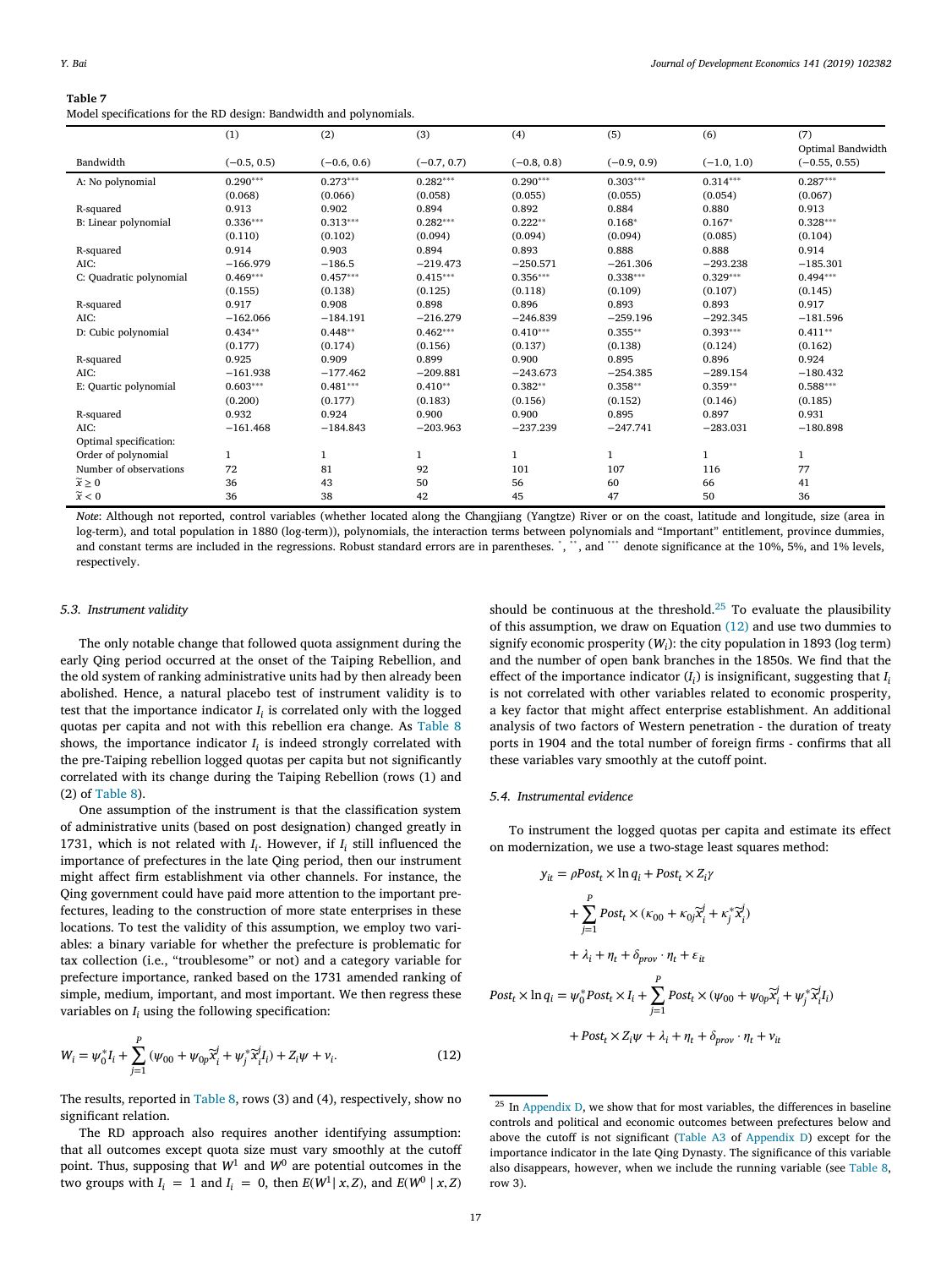| ави |  |
|-----|--|
|-----|--|

Effect of being ranked "important" on other economic factors: RD estimates.

|                                      | (1)           | (2)           | (3)           | (4)           | (5)           | (6)           | (7)<br>Optimal Bandwidth |
|--------------------------------------|---------------|---------------|---------------|---------------|---------------|---------------|--------------------------|
| Bandwidth                            | $(-0.5, 0.5)$ | $(-0.6, 0.6)$ | $(-0.7, 0.7)$ | $(-0.8, 0.8)$ | $(-0.9, 0.9)$ | $(-1.0, 1.0)$ | $(-0.55, 0.55)$          |
| (1) ln (Quotas per capita),          | $0.304***$    | $0.287***$    | $0.257***$    | $0.209**$     | $0.151*$      | $0.136*$      | $0.302***$               |
| Pre-Taiping rebellion                | (0.113)       | (0.098)       | (0.092)       | (0.090)       | (0.090)       | (0.081)       | (0.100)                  |
| R-squared                            | 0.921         | 0.918         | 0.910         | 0.911         | 0.905         | 0.903         | 0.921                    |
| (2) $\Delta$ ln (Quotas per capita), | 0.032         | 0.026         | 0.025         | 0.014         | 0.017         | 0.031         | 0.026                    |
| During Taiping rebellion             | (0.052)       | (0.045)       | (0.041)       | (0.039)       | (0.035)       | (0.034)       | (0.048)                  |
| R-squared                            | 0.750         | 0.765         | 0.772         | 0.777         | 0.782         | 0.789         | 0.770                    |
| (3) On an "important"                | $-0.336$      | $-0.228$      | $-0.283$      | $-0.074$      | $-0.074$      | $-0.030$      | $-0.190$                 |
| ranking                              | (0.425)       | (0.396)       | (0.353)       | (0.313)       | (0.296)       | (0.275)       | (0.398)                  |
| R-squared                            | 0.496         | 0.413         | 0.427         | 0.427         | 0.365         | 0.359         | 0.437                    |
| (4) On a "troublesome"               | $-0.025$      | 0.049         | 0.018         | $-0.008$      | 0.036         | 0.061         | 0.059                    |
| ranking                              | (0.165)       | (0.158)       | (0.143)       | (0.139)       | (0.129)       | (0.129)       | (0.162)                  |
| R-squared                            | 0.435         | 0.393         | 0.358         | 0.352         | 0.288         | 0.280         | 0.419                    |
| $(5) \ln (City pop in 1893 + 1)$     | 0.644         | 0.668         | 0.453         | 0.212         | 0.166         | 0.136         | 0.507                    |
|                                      | (0.615)       | (0.537)       | (0.480)       | (0.446)       | (0.398)       | (0.406)       | (0.552)                  |
| R-squared                            | 0.585         | 0.551         | 0.516         | 0.488         | 0.490         | 0.434         | 0.578                    |
| $(6)$ ln(Bank in 1850 + 1)           | 0.153         | 0.095         | 0.072         | 0.045         | 0.030         | $-0.023$      | 0.107                    |
|                                      | (0.209)       | (0.174)       | (0.154)       | (0.122)       | (0.116)       | (0.125)       |                          |
|                                      |               |               |               |               |               |               | (0.181)                  |
| R-squared                            | 0.326         | 0.310         | 0.277         | 0.288         | 0.274         | 0.214         | 0.303                    |
| (7) Duration of treaty ports         | 5.774         | 5.851         | 5.861         | 4.250         | 5.159         | 4.886         | 7.167                    |
|                                      | (10.052)      | (8.776)       | (7.340)       | (6.167)       | (5.929)       | (5.548)       | (9.387)                  |
| R-squared                            | 0.443         | 0.421         | 0.373         | 0.367         | 0.348         | 0.317         | 0.439                    |
| $(8)$ ln(Cum. foreign firms $+1$ )   | $-0.003$      | 0.020         | 0.035         | 0.060         | 0.061         | 0.111         | 0.027                    |
|                                      | (0.252)       | (0.220)       | (0.182)       | (0.149)       | (0.142)       | (0.155)       | (0.230)                  |
| R-squared                            | 0.535         | 0.525         | 0.470         | 0.462         | 0.420         | 0.339         | 0.534                    |
| Number of observations               | 72            | 81            | 92            | 101           | 107           | 116           | 77                       |

*Note*: Although not reported, control variables (whether located along the Changjiang (Yangtze) River or on the coast, latitude and longitude, size (area in log-term), and total population in 1880 (log-term)), polynomials, the interaction terms between polynomials and "Important" entitlement, province dummies, and constant terms are included in the regressions. Robust standard errors are in parentheses. `, `\*, and \*\*\* denote significance at the 10%, 5%, and 1% levels, respectively.

where  $Post_t \times I_i$  instruments  $Post_t \times \ln q_i$  while controlling for the interaction of the polynomial of  $\widetilde{x}_i$ , importance indicator  $I_i$ , and post-1904 dummy *Post<sup>t</sup>* (Angrist and Pischke, 2009). Polynomial order is determined by the AIC statistics given in Table 7. The main results using the optimal bandwidth of −0.55SD ≤ *̃x* ≤ 0.55SD (see Table 9) support the hypothesis that post abolition, the effect of the logged quotas per capita increased by about 0.697, significant at a 1 percent probability. We also find that the instrumented effect of the quota is much larger than the baseline results.<sup>26</sup> To test whether these results are sensitive to polynomial order, we further estimate them with the inclusion of the quadratic, cubic, and quartic polynomials. The effect of *Post<sub>t</sub>*  $\times$  ln*q<sub>i</sub>* ranges from 0.582 to 0.608 and remains significant. When we repeat the exercise with different bandwidths to check for bandwidth sensitivity, the results remain robust and stable across bandwidth choices, with highly significant coefficients between 0.677 and 1.218 (see columns  $(2)-(7)$ ).

We then rerun the analysis using number of new Chinese students in Japan (rather than new firms) as the dependent variable, showing a significant 3.771 increase in the effect post abolition (Table 10, column (1)). Then, by comparing the instrumental evidence for different polynomial orders and different bandwidths with the baseline results (last row), we show a 0.788 to 1.193 increase in the effects of the logged quotas per capita post abolition, which, once the instrument corrects for potential bias, increases to between 2.470 and 3.711, much larger than the baseline.

# **6. Talent allocation: the effect on individual skill levels**

Having already demonstrated a greater number of modernization activities after civil examination system abolition, especially in the regions with higher quotas per capita, we now test whether a substantial pool of talented people was allocated to the traditional sector who did not pursue modernization activities before abolition. If the civil examination did indeed lead to such talent misallocation, then the average skill level of laborers in the modern sector should have increased post abolition as more talented individuals began pursuing these activities. This prediction could enhance our understanding of the interrelation between talent allocation and knowledge diffusion, since the knowledge diffusion may not necessarily have such prediction.

To derive a testable hypothesis, we begin by calculating the expected return based on our conceptual framework:

$$
E(\ln w_0\mid M=1)=\kappa_0+E(\eta_0\mid M=1)
$$

$$
= \kappa_0 + \frac{\sigma_0 \sigma_1}{\sigma_v} (\rho_{01} - \frac{\sigma_0}{\sigma_1}) \lambda(\frac{\kappa_0 - \kappa_1}{\sigma_v})
$$

 $E(\ln w_1 \mid M = 1) = \kappa_1 + E(\eta_1 \mid M = 1)$ 

$$
= \kappa_1 + \frac{\sigma_0 \sigma_1}{\sigma_v} (\frac{\sigma_1}{\sigma_0} - \rho_{01}) \lambda (\frac{\kappa_0 - \kappa_1}{\sigma_v}),
$$

where  $M = 1$  represents individuals who pursue the modern system, and  $E(\ln w_0 \mid M = 1)$  and  $E(\ln w_1 \mid M = 1)$  denote the expected returns in the traditional and modern sectors, respectively. Based on these two equations, we can write the expected skill levels in the two sectors of individuals who pursue the modern system as

$$
E(\eta_0 \mid M = 1) = \frac{\sigma_0 \sigma_1}{\sigma_v} (\rho_{01} - \frac{\sigma_0}{\sigma_1}) \lambda(\frac{\kappa_0 - \kappa_1}{\sigma_v})
$$

$$
E(\eta_1 \mid M = 1) = \frac{\sigma_0 \sigma_1}{\sigma_v} (\frac{\sigma_1}{\sigma_0} - \rho_{01}) \lambda(\frac{\kappa_0 - \kappa_1}{\sigma_v})
$$

where  $\rho_{01}$  represents the correlation between the skills in the two sectors. The question remains, however, of whether the skill level of individuals who pursue the Western system  $(M = 1)$  is high or low. Deter-

<sup>&</sup>lt;sup>26</sup> We report the baseline results for the corresponding subsample at the bottom of Table 9.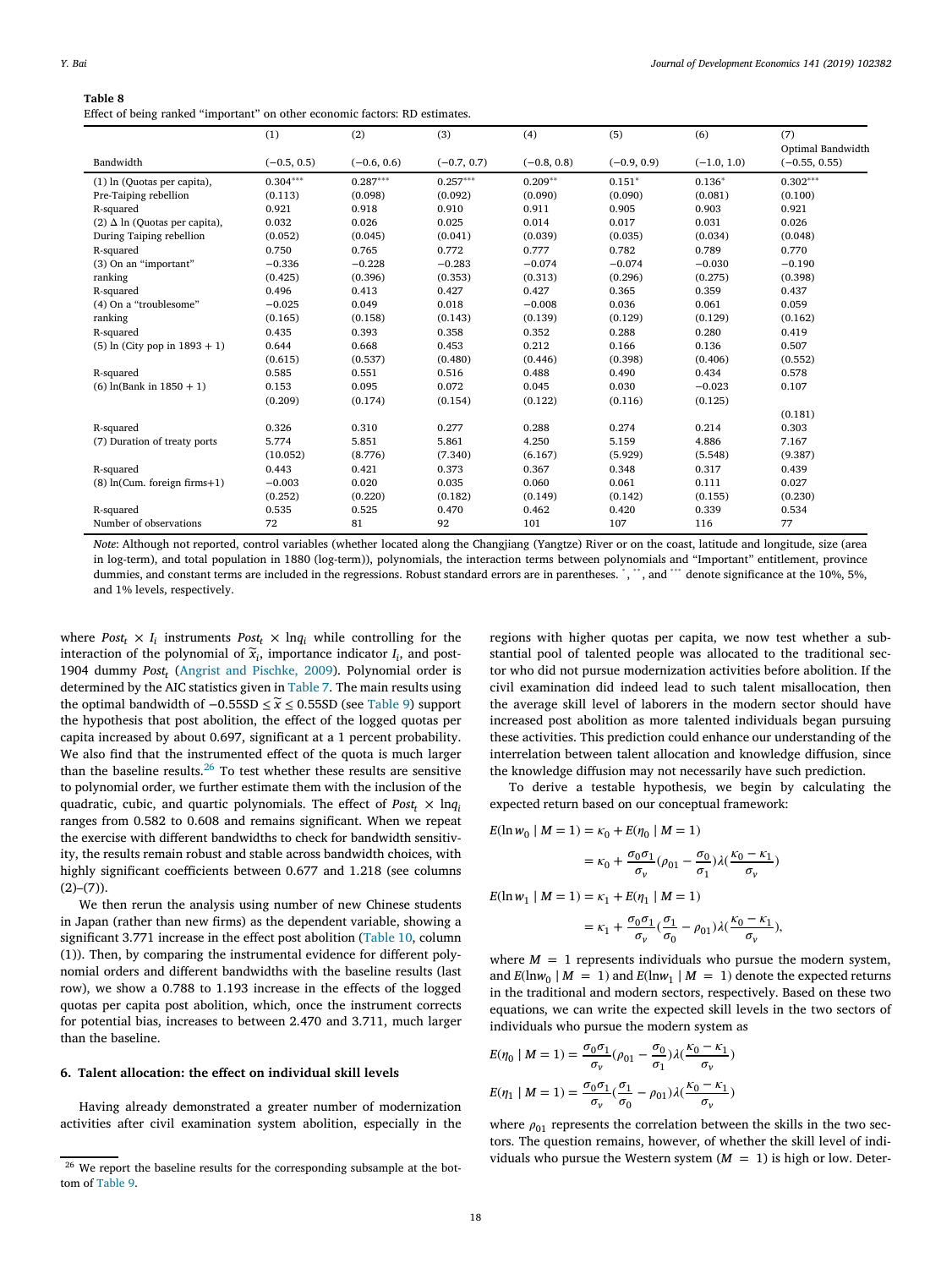Effect on the establishment of modern firms.

| Bandwidth                                        | (1.1)             | (1.2)             | (1.3)      | (1.4)      | (2)           | (3)           | (4)           | (5)           | (6)           | (7)           |
|--------------------------------------------------|-------------------|-------------------|------------|------------|---------------|---------------|---------------|---------------|---------------|---------------|
|                                                  |                   | Optimal bandwidth |            |            | $(-0.5, 0.5)$ | $(-0.6, 0.6)$ | $(-0.7, 0.7)$ | $(-0.8, 0.8)$ | $(-0.9, 0.9)$ | $(-1.0, 1.0)$ |
|                                                  | $(-0.55, 0.55)$   |                   |            |            |               |               |               |               |               |               |
| Second Stage                                     |                   |                   |            |            |               |               |               |               |               |               |
| Post $\times$ ln(Quotas per                      | $0.697***$        | $0.582***$        | $0.608**$  | $0.582***$ | $0.731***$    | $0.677***$    | $0.961***$    | $0.904***$    | $1.218***$    | $0.956**$     |
| capita)                                          | (0.211)           | (0.194)           | (0.280)    | (0.218)    | (0.222)       | (0.213)       | (0.283)       | (0.323)       | (0.417)       | (0.391)       |
| First Stage                                      |                   |                   |            |            |               |               |               |               |               |               |
| $Post \times Importance$                         | $0.328***$        | $0.494***$        | $0.411***$ | $0.588***$ | $0.336***$    | $0.313***$    | $0.282***$    | $0.222***$    | $0.168***$    | $0.167***$    |
|                                                  | (0.036)           | (0.049)           | (0.057)    | (0.060)    | (0.038)       | (0.037)       | (0.035)       | (0.031)       | (0.030)       | (0.028)       |
| Post $\times$ Linear                             | Yes               | Yes               | Yes        | Yes        | Yes           | Yes           | Yes           | Yes           | Yes           | Yes           |
| polynomial                                       |                   |                   |            |            |               |               |               |               |               |               |
| Post × Quadratic                                 |                   | Yes               | Yes        | Yes        |               |               |               |               |               |               |
| polynomial                                       |                   |                   |            |            |               |               |               |               |               |               |
| Post $\times$ Cubic                              |                   |                   | Yes        | Yes        |               |               |               |               |               |               |
| polynomial                                       |                   |                   |            |            |               |               |               |               |               |               |
| Post × Quartic                                   |                   |                   |            | Yes        |               |               |               |               |               |               |
| polynomial                                       |                   |                   |            |            |               |               |               |               |               |               |
| Post $\times$ Polynomials                        |                   |                   |            |            |               |               |               |               |               |               |
| $\times$ Importance                              | Yes               | Yes               | Yes        | Yes        | Yes           | Yes           | Yes           | Yes           | Yes           | Yes           |
| Baseline controls                                | Yes               | Yes               | Yes        | Yes        | Yes           | Yes           | Yes           | Yes           | Yes           | Yes           |
| Observations                                     | 770               | 770               | 770        | 770        | 720           | 810           | 920           | 1010          | 1070          | 1160          |
| F-Stat (weak IV)                                 | 83.9              | 101.4             | 52.4       | 95.0       | 78.7          | 71.3          | 65.9          | 50.8          | 31.0          | 36.9          |
| <b>Baseline Results</b>                          |                   |                   |            |            |               |               |               |               |               |               |
| $\text{Post} \times \text{ln}(\text{Quotas per}$ | $0.306***(0.080)$ |                   |            |            | $0.310***$    | $0.269***$    | $0.164**$     | $0.156**$     | $0.121*$      | $0.127*$      |
| capita)                                          |                   |                   |            |            | (0.084)       | (0.072)       | (0.080)       | (0.075)       | (0.068)       | (0.068)       |
| Observations                                     | 770               |                   |            |            | 720           | 810           | 920           | 1010          | 1070          | 1160          |
| R-squared                                        | 0.291             |                   |            |            | 0.295         | 0.278         | 0.208         | 0.196         | 0.206         | 0.223         |

*Note*: Although not reported, all baseline controls, namely all variables in column (8) of Table 2, are included in the regressions. Standard errors are in parentheses. \*, \*\*, and \*\*\* denote significance at the 10%, 5%, and 1% levels, respectively.

#### **Table 10**

Effect on overseas study.

| Bandwidth                                                   | (1.1)<br>Optimal bandwidth | (1.2)      | (1.3)      | (1.4)      | (2)<br>$(-0.5, 0.5)$ | (3)<br>$(-0.6, 0.6)$ | (4)<br>$(-0.7, 0.7)$ | (5)<br>$(-0.8, 0.8)$ | (6)<br>$(-0.9, 0.9)$ | (7)<br>$(-1.0, 1.0)$ |
|-------------------------------------------------------------|----------------------------|------------|------------|------------|----------------------|----------------------|----------------------|----------------------|----------------------|----------------------|
|                                                             | $(-0.55, 0.55)$            |            |            |            |                      |                      |                      |                      |                      |                      |
| Second Stage                                                |                            |            |            |            |                      |                      |                      |                      |                      |                      |
| Post $\times$ ln(Quotas per                                 | $3.711***$                 | $2.973***$ | $2.382**$  | $1.650*$   | $3.647***$           | $3.612***$           | $3.000***$           | $2.470**$            | 3.328**              | $2.816**$            |
| capita)                                                     | (0.870)                    | (0.788)    | (1.120)    | (0.860)    | (0.905)              | (0.871)              | (0.925)              | (1.056)              | (1.337)              | (1.221)              |
| <b>First Stage</b>                                          |                            |            |            |            |                      |                      |                      |                      |                      |                      |
| Post $\times$ Importance                                    | $0.328***$                 | $0.494***$ | $0.411***$ | $0.588***$ | $0.336***$           | $0.313***$           | $0.282***$           | $0.222***$           | $0.168***$           | $0.167***$           |
|                                                             | (0.036)                    | (0.049)    | (0.057)    | (0.060)    | (0.038)              | (0.037)              | (0.035)              | (0.031)              | (0.030)              | (0.028)              |
| Post $\times$ Linear polynomial                             | Yes                        | Yes        | Yes        | Yes        | Yes                  | Yes                  | Yes                  | Yes                  | Yes                  | Yes                  |
| Post $\times$ Quadratic                                     |                            | Yes        | Yes        | Yes        |                      |                      |                      |                      |                      |                      |
| polynomial                                                  |                            |            |            |            |                      |                      |                      |                      |                      |                      |
| Post $\times$ Cubic polynomial                              |                            |            | Yes        | Yes        |                      |                      |                      |                      |                      |                      |
| Post × Quartic                                              |                            |            |            | Yes        |                      |                      |                      |                      |                      |                      |
| polynomial<br>Post $\times$ Polynomials $\times$ Importance |                            | Yes        | Yes        | Yes        | Yes                  | Yes                  | Yes                  | Yes                  | Yes                  | Yes                  |
| Baseline controls                                           | Yes                        | Yes        | Yes        | Yes        | Yes                  | Yes                  | Yes                  | Yes                  | Yes                  | Yes                  |
| Observations                                                | 770                        | 770        | 770        | 770        | 720                  | 810                  | 920                  | 1010                 | 1070                 | 1160                 |
| F-Stat (weak IV)                                            | 83.9                       | 101.4      | 52.4       | 95.0       | 78.7                 | 71.3                 | 65.9                 | 50.8                 | 31.0                 | 36.9                 |
|                                                             |                            |            |            |            |                      |                      |                      |                      |                      |                      |
| <b>Baseline Results</b>                                     |                            |            |            |            |                      |                      |                      |                      |                      |                      |
| Post $\times$ ln(Quotas per                                 | $1.193***(0.317)$          |            |            |            | $1.122***$           | $1.149***$           | $0.992***$           | $0.996***$           | $0.788***$           | $0.834***$           |
| capita)                                                     |                            |            |            |            | (0.334)              | (0.289)              | (0.270)              | (0.253)              | (0.232)              | (0.219)              |
| Observations                                                | 770                        |            |            |            | 720                  | 810                  | 920                  | 1010                 | 1070                 | 1160                 |
| R-squared                                                   | 0.760                      |            |            |            | 0.764                | 0.755                | 0.770                | 0.760                | 0.757                | 0.750                |

*Note*: Although not reported, all baseline controls, namely all variables in column (8) of Table 2, are included in the regressions. Standard errors are in parentheses. \*, \*\*, and \*\*\* denote significance at the 10%, 5%, and 1% levels, respectively.

mining the answer depends on three parameters,  $\sigma_0$ ,  $\sigma_1$ , and  $\rho_{01}$ , which we apply to three cases:

ditional sector ( $\sigma_0 < \sigma_1$ ), highly skilled individuals in the traditional sector will choose to pursue the modern system.

*Case 1*:  $1 > \rho_{01} > \frac{\sigma_0}{\sigma_1}$ , then  $E(\eta_0 | M = 1) > 0$  and  $E(\eta_1 |$  $M = 1$ ) > 0. Because the skills valued in the traditional system are also valued in the modern (Western) system ( $\rho_{01}$  is large) and the return on skills from the modern (Western) sector is larger than that in the tra-

*Case 2*:  $1 > \rho_{01} > \frac{\sigma_1}{\sigma_0}$ , then  $E(\eta_0 \mid M = 1) < 0$  and  $E(\eta_1 \mid M = 1)$  $M = 1$  < 0. Because high wage dispersion ( $\sigma_1 < \sigma_0$ ) makes the traditional education system unattractive to low-skilled individuals, they will choose to enter the modern sector.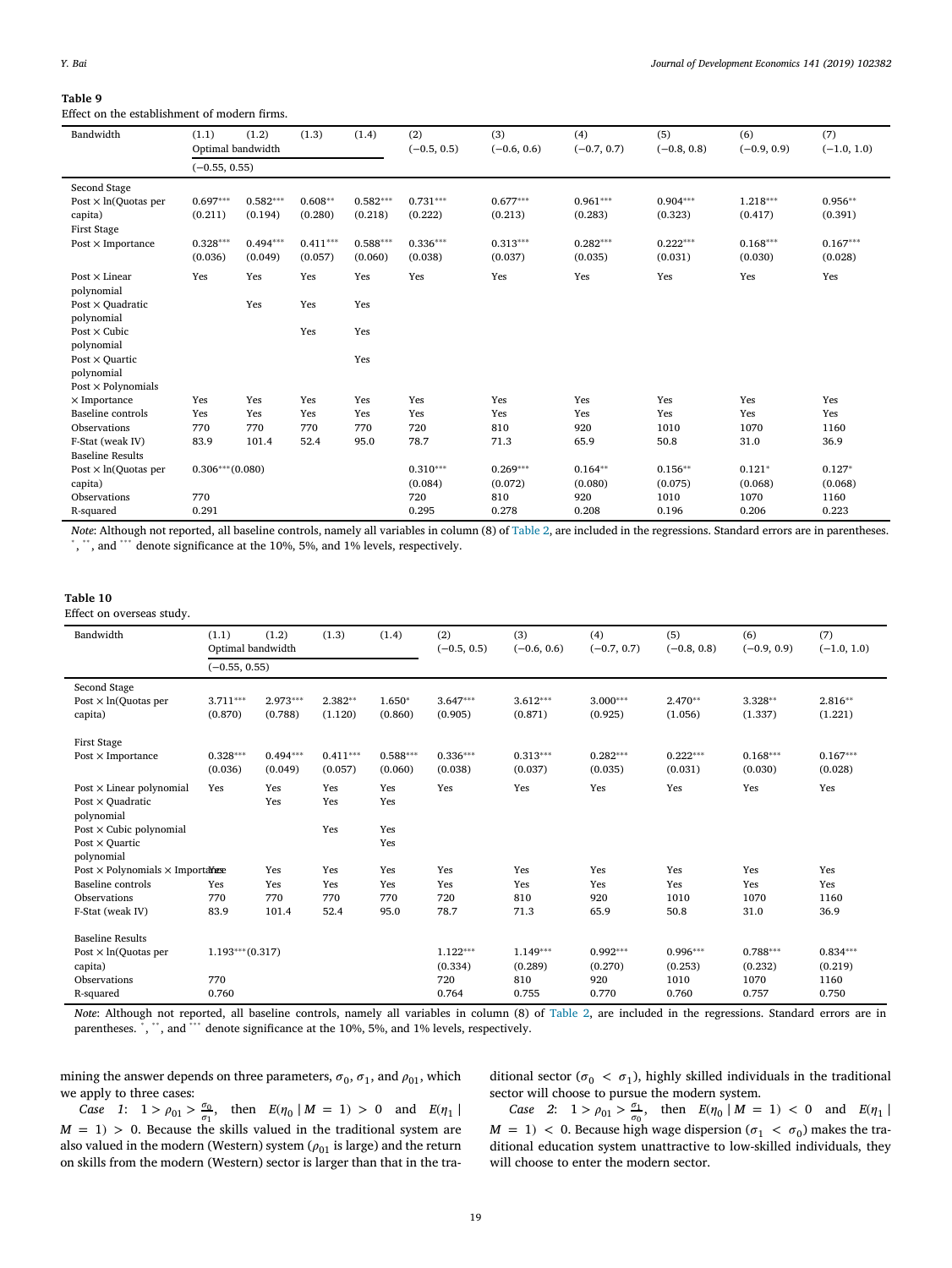*Case 3:*  $\rho_{01} < \min(\frac{\sigma_0}{\sigma_1}, \frac{\sigma_1}{\sigma_0})$ , then  $E(\eta_0 \mid M = 1) < 0$  and  $E(\eta_1 \mid M = 1)$  $M = 1$ ) > 0. Although individuals who pursue the modern system are selected from the lower tail of the distribution under the traditional system, they become the upper tail under the modern system, because the correlation between the skill levels in the two sectors is sufficiently small.

To determine which is the case for late Imperial China, we examine the effect of the logged quotas per capita on the skill level under the modern system; that is,  $E(\eta_1 \mid M = 1)$ . Pre abolition, the effect is

$$
\frac{\partial E(\eta_1 \mid M=1)}{\partial \ln q} = \frac{\sigma_0 \sigma_1}{\sigma_v} \frac{\rho_{01}}{\sigma_v} \left(\frac{\sigma_1}{\sigma_0} - \rho_{01}\right) \lambda',
$$

where  $\lambda' > 0$ , but post abolition,

$$
\frac{\partial E(\eta_1 \mid M=1)}{\partial \ln q} = 0.
$$

Hence, the change in the effect of the logged quotas per capita on the skill level in the modern system before and after abolition is

$$
\frac{\partial E(\eta_1 \mid M=1)}{\partial \ln q} \Big|_{\text{post–abelition}} - \frac{\partial E(\eta_1 \mid M=1)}{\partial \ln q} \Big|_{\text{pre–abelition}}
$$
  
= 
$$
-\frac{\sigma_0 \sigma_1}{\sigma_\nu} \frac{\rho_{01}}{\sigma_\nu} \frac{(\sigma_1}{\sigma_0} - \rho_{01}) \lambda'.
$$

As shown in Table 11 (Panel A), only in Case 2 does the civil examination system have a negative impact on talent allocation because only the individuals in the lower tail of the distribution choose to pursue the modern system. That is, a higher probability of passing the civil examination encourages less able individuals to choose the modern track. In Cases 1 and 3, on the other hand, the higher quota density may lead to an increase in individual skill levels within the modern system.

To empirically examine the effect of the logged quotas per capita on skill level, we use the individual dataset of Chinese students in Japan who on their arrival must apply for school or university entrance. In addition to passing an entrance examination, they must study the language and adapt to the educational system, making the more (less) able

students more likely to spend a shorter (longer) period in preparation. We therefore use the duration of the school application process (i.e., time between year of arrival in Japan and entrance year) as an inverse measure of skill level. With a mean application duration of about 2.74 years (1584 students), the average duration pre abolition is 4.69 years (203 students) compared to 2.45 years post abolition (1381 students).

This decrease in application duration, however, may not solely result from the examination system abolition: the Japanese government or society may have made changes that affected Chinese student admission (Sanetou, 1983). In fact, in 1905, the Japanese government responded to the massive inflow of Chinese students by enacting the Regulation on the Admission of Chinese Students (*Guanyu Zhunxu Qingguoren Ruxue Zhi Gongsili Xuexiao Guicheng*), which led Chinese students in Japan to boycott classes in protest, suggesting that the changes were not in their favor. At the same time, however, Japanese society invested great effort in facilitating the Chinese students' overseas education in three particular aspects: First, after 1900, they published numerous textbooks for learning the Japanese language, increasing their number from only 2 in 1900 to 58 in 1908 (see Fig. A5 of Appendix E). Second, they established many specialized schools (e.g., the Kobun Institute) to provide Chinese students with Japanese language and general courses. Hence, although our dataset includes only students in formal universities, the existence of such schools could have helped Chinese students pass their entrance examinations. Third, in 1904–1905, three universities (Waseda University, Meiji University, and Hosei University) established college preparatory schools designed to prepare Chinese students for higher education. However, dropping all students affected by these college preparatory schools from our analysis will not change our main findings (see Appendix E: Tables A4 and A5).

To examine the effect of the logged quotas per capita using withinyear regional variation, we employ the following specification, which includes the arrival year fixed effect:

 $d_{it} = \beta_0 \ln q_i + \beta_1 \text{Post}_t \times \ln q_i + Z_i \gamma_0 + \text{Post}_t \times Z_i \gamma_1 + \eta_t + \delta_{\text{prov}} \cdot \eta_t + \varepsilon_{it},$ 

**Table 11** Predicted and estimated effects on overseas student ability.

| Panel A: Predicted effects of the logged quotas per capita |            |            |             |  |  |  |  |
|------------------------------------------------------------|------------|------------|-------------|--|--|--|--|
| Effects on the skill level of Chinese students in Japan    |            |            |             |  |  |  |  |
|                                                            | Case 1     | Case 2     | Case 3      |  |  |  |  |
| Pre abolition                                              | >0         | < 0        | >0          |  |  |  |  |
| Post abolition                                             |            |            |             |  |  |  |  |
|                                                            | $= 0$      | $= 0$      | $= 0$       |  |  |  |  |
| Change in effects                                          | <0         | >0         | < 0         |  |  |  |  |
| Effects on the duration of school application              |            |            |             |  |  |  |  |
|                                                            | Case 1     | Case 2     | Case 3      |  |  |  |  |
| Pre abolition                                              | < 0        | >0         | < 0         |  |  |  |  |
| Post abolition                                             |            |            |             |  |  |  |  |
|                                                            | $= 0$      | $= 0$      | $= 0$<br>>0 |  |  |  |  |
| Change in effects<br>>0<br>< 0                             |            |            |             |  |  |  |  |
| Panel B: Effect on the Duration of School Application      |            |            |             |  |  |  |  |
|                                                            | (1)        | (2)        | (3)         |  |  |  |  |
| $(1)$ ln(Quotas per capita)                                | $0.730**$  | $0.573*$   | 0.578       |  |  |  |  |
|                                                            | (0.325)    | (0.321)    | (0.381)     |  |  |  |  |
| (2) Post $\times$ ln(Quotas per capita)                    | $-0.730**$ | $-0.686**$ | $-0.700*$   |  |  |  |  |
|                                                            | (0.330)    | (0.325)    | (0.393)     |  |  |  |  |
| Control variables                                          |            | Yes        | Yes         |  |  |  |  |
| Post $\times$ Control variables                            |            |            | <b>Yes</b>  |  |  |  |  |
| Arrival year FE                                            | Yes        | Yes        | Yes         |  |  |  |  |
| Province $\times$ Arrival year FE                          | Yes        | Yes        | <b>Yes</b>  |  |  |  |  |
| Observations                                               | 1584       | 1584       | 1584        |  |  |  |  |
| R-squared                                                  | 0.589      | 0.591      | 0.595       |  |  |  |  |
| ln(Quotas per capita): Post                                | 0.000      | $-0.113$   | $-0.122$    |  |  |  |  |
| $(1)+(2)$ :                                                | (0.083)    | (0.109)    | (0.108)     |  |  |  |  |

*Note*: Standard errors clustered at the prefecture level are in parentheses. Controls represent a vector of prefecture-level characteristics: whether located along the Changjiang (Yangtze) River or on the coast, latitude and longitude, size (area in log-term), and total population in 1880 (logterm). \*, \*\*\*, and \*\*\*\* denote significance at the 10%, 5%, and 1% levels, respectively.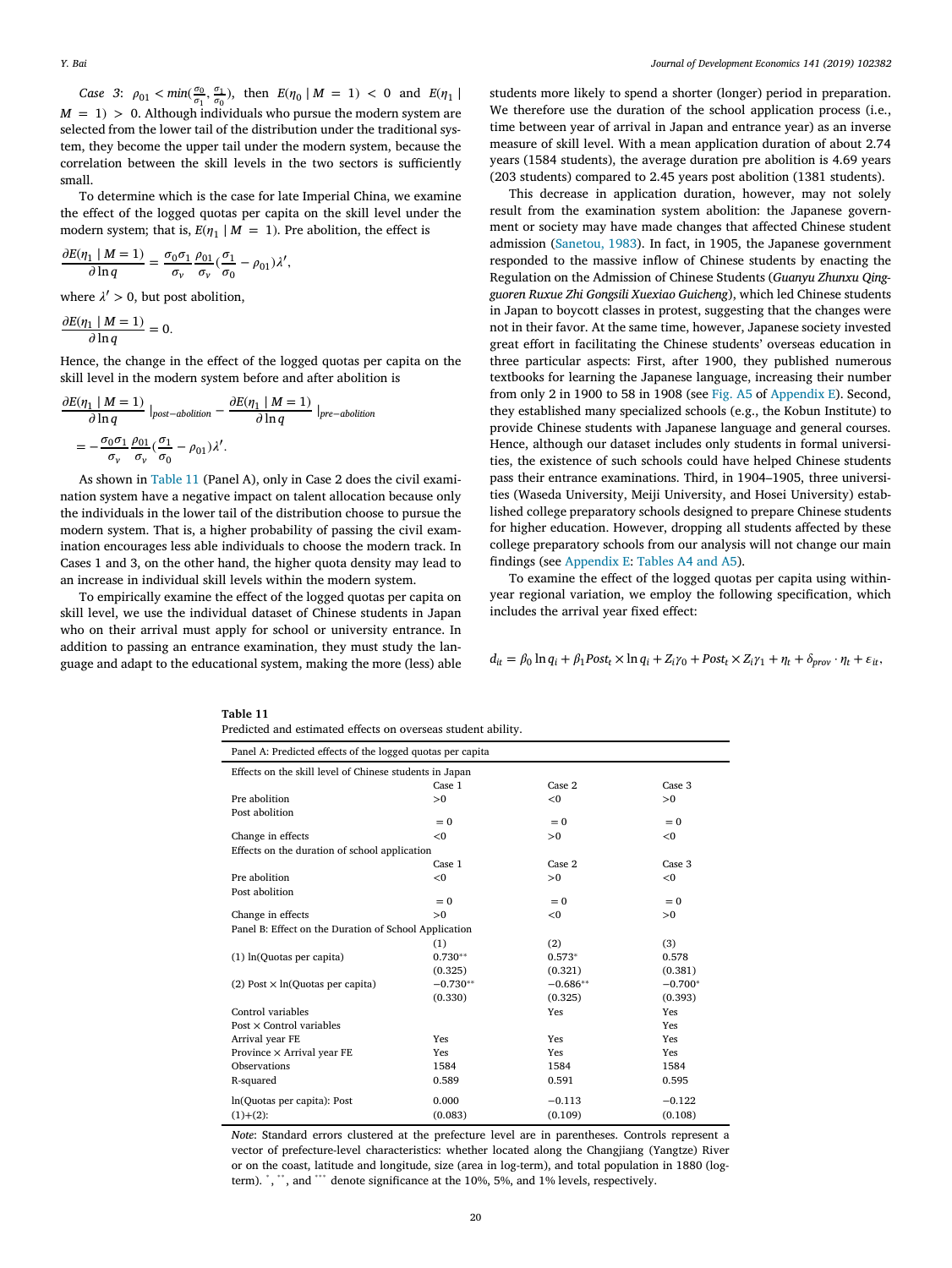where  $d_i$  is the application duration of student *j* born in prefecture *i*, who arrives in Japan in year *t*. The main explanatory variable is the logged quotas per capita (ln*q<sup>i</sup>* ) and its interaction term with a dummy for whether the student arrived in Japan after or during 1904.  $\eta_t$  is a set of dummies indicating year of arrival, and  $\delta_{\text{prov}} \cdot \eta_t$  represents the province specific arrival year effect.

As shown in Table 11 (Panel B), the effect of logged quotas per capita significantly decreases with the abolition of the civil examination, which supports the prediction of Case 2:  $\frac{\sigma_1}{\sigma_0} - \rho_{01} < 0$ . Likewise, the return on skills in the modern sector is less than that in the traditional sector, and only low-skilled individuals in this latter pursue this system before abolition, reflecting the adverse pre-abolition selection. That is, in late Imperial China, the return from a traditional education under the civil examination was unstable: a candidate who passed the civil examination and became a government official would earn a higher income, but the return for those who failed was very low. The return from a modern Western education, in contrast, was relatively less dispersed during this period.

#### **7. Conclusions**

In late imperial China, political power was much more diffused and the political system, less oligarchic. Rather than being hereditary, the ruling elites were selected via the imperial civil examination. Yet although this institution helped the dynasty maintain political stability, it also provided Chinese talent with more incentives to invest in traditional Chinese education and fewer incentives to seek our other types of knowledge, such as science and technology. This focus may be one reason that China's economic leadership failed to spearhead an industrial revolution not only in the fourteenth century but even in the eighteenth.

By examining the abolition of the imperial civil service examination system, we show that after abolition, prefectures with higher quotas tended to establish more modern private enterprises and send more individuals to study overseas. In addition, using an individual dataset of Chinese students in Japan, we demonstrate that the skill level of students in the modern (Western) education system increased following system abolition, especially in regions with higher quotas. Not only does this latter imply that the civil service examination negatively affected talent allocation, but the findings overall support the hypothesis that China's civil examination served as an institutional obstacle to the rise of modern science and industry.

On a more general level, this study expands our understanding of the role of institutions in economic development. More specifically, we empirically confirm that, as proposed in theoretical models (Acemoglu, 1995; Baumol, 1990; Murphy et al., 1991, 1993), a higher payoff for rent seeking results in more unproductive allocation of talent, which is costly to economic growth. Hence, given the popularity of examinationbased recruitment of civil servants even today, this historical study may have practical implications for many contemporary societies.

### **Appendix A. Supplementary data**

Supplementary data to this article can be found online at https:// doi.org/10.1016/j.jdeveco.2019.102382.

#### **References**

- Acemoglu, D., 1995. Reward structures and the allocation of talent. Eur. Econ. Rev. 39, 17–33.
- Acemoglu, D., 2008. Oligarchic versus democratic societies. J. Eur. Econ. Assoc. 6, 1–44. Acemoglu, D., Cantoni, D., Johnson, S., Robinson, J.A., 2011. The consequences of radical reform: the French revolution. Am. Econ. Rev. 101, 3286–3307.
- Acemoglu, D., Johnson, S., 2005. Unbundling institutions. J. Political Econ. 113, 949–995.
- Allen, R.C., 2009. The British Industrial Revolution in Global Perspective. Cambridge University Press, Cambridge.
- Allen, R.C., Bassino, J.P., Ma, D., Moll-Murata, C., Van Zanden, J.L., 2011. Wages, prices, and living standards in China, 1738-1925: in comparison with Europe, Japan, and India. Econ. Hist. Rev. 64, 8–38.
- Angrist, J., Pischke, J., 2009. Mostly Harmless Econometrics: An Empiricist's Companion. Princeton University Press, Princeton, NJ.
- Bai, Y., Jia, R., 2016. Elite recruitment and political stability: the impact of the abolition of China's civil service exam. Econometrica 84, 677–733.
- Bai, Y., Kung, J.K.S., 2015. Diffusing knowledge while spreading god's message: Protestantism and economic prosperity in China, 1840-1920. J. Eur. Econ. Assoc. 13, 669–698.
- Baumol, W.J., 1990. Entrepreneurship: productive, unproductive, and destructive. J. Political Econ. 98, 893–921.
- Bieler, S., 2004. Patriots or Traitors: A History of American Educated Chinese Students. M.E. Sharpe, Armonk, NY.
- Biggerstaff, K., 1961. The Earliest Modern Government Schools in China. Cornell University Press, Ithaca, NY.
- Borjas, G.J., 1987. Self-selection and the earnings of immigrants. Am. Econ. Rev. 77, 531–553.
- Cantoni, D., Yuchtman, N., 2013. The political economy of educational content and development: lessons from history. J. Dev. Econ. 104, 233–244.
- Cantoni, D., Yuchtman, N., 2014. Medieval universities, legal institutions, and the commercial revolution. Q. J. Econ. 129, 823–887.
- Chaffee, J.W., 1995. The Thorny Gates of Learning in Sung China. State University of New York Press, Albany, NY.
- Chang, C.L., 1955. The Chinese Gentry: Studies on Their Role in Nineteenth-Century Chinese Society. University of Washington Press, Seattle, WA.
- Chang, C.l., 1962. The Income of the Chinese Gentry. University of Washington Press, Seattle, WA.
- Chang, Y., 1989. Private Industries in the Late Ching and the Early Republic of China, 1860-1916. Bulletin of the Institute of Modern History, Academia Sinica, pp. 315–561. 18.
- Chen, T., Kung, J.K.S., Ma, C., 2017. Long Live Keju! the Persistent Effects of China's Imperial Examination System. (Working Paper). .
- CHGIS, 2007. Version 4. Harvard Yenching Institute, Cambridge.
- Clark, G., Feenstra, R., 2003. Technology in the great divergence. In: Bordo, M.D., Taylor, A.M., Williamson, J.G. (Eds.), Globalization in Historical Perspective. University of Chicago Press, Chicago.
- Cleveland, W.S., 1979. Robust locally weighted regression and smoothing scatterplots. J. Am. Stat. Assoc. 74, 829–836.
- Dahlstrm, C., Teorell, J., Dahlberg, S., Hartman, F., Lindberg, A., Nistotskaya, M., 2015. The Quality of Government Expert Survey II - A Report. University of Gothenburg: The Quality of Government Institute.
- Deng, S., 1995. Government awards to students trained abroad, 1871-1911. Chin. Stud. Hist. 28, 35–46.
- Ebrey, P.B., 1999. The Cambridge Illustrated History of China. Cambridge University Press, Cambridge.
- Elman, B.A., 1990. Classicism, Politics, and Kinship: the Ch'ang-Chou School of New Text Confucianism in Late Imperial China. University of California Press, Berkeley.
- Elman, B.A., 1991. Political, social, and cultural reproduction via civil service examinations in late imperial China. J. Asian Stud. 50, 7–28.
- Elman, B.A., 2000. A Cultural History of Civil Examinations in Late Imperial China. University of California Press, Berkeley.
- Elman, B.A., 2005. On Their Own Terms: Science in China, 1550-1900. Harvard University Press, Cambridge.
- Elman, B.A., 2015. Science in China, 1600-1900: Essays by Benjamin a Elman. World Century, Hackensack, NJ.
- Franke, W., 1960. The Reform and Abolition of the Traditional Chinese Examination System. Center for East Asian Studies, Harvard University, Cambridge.
- Ge, J., 2000. Zhongguo Renkou Shi (China Population History). Fudan University Press, Shanghai.
- Glahn, R.v., 1996. Fountain of Fortune: Money and Monetary Policy in China, 1000-1700. University of California Press, Berkeley.
- Ho, P.T., 1962. The Ladder of Success in Imperial China: Aspects of Social Mobility, 1368-1911. Columbia University Press, New York.
- Huff, T.E., 2003. The Rise of Early Modern Science: Islam, China and the West. Cambridge University Press, Cambridge.
- Huntington, S., 1968. Political Order in Changing Societies. Yale University Press, New Haven and London.
- Imbens, G.W., Lemieux, T., 2008. Regression discontinuity designs: a guide to practice. J. Econom. 142, 615–635.
- Keay, J., 2009. China: A History. Basic Books, New York.
- Kun, G., 1899. Qing Hui Dian Shi Li (Imperially Established Institutes and Laws of the Great Qing Dynasty). Zhonghua shu ju. Reprinted in 1991., Beijing. .
- Kuznets, S., 1965. Economic Growth and Structure: Selected Essays. Norton, New York. La Porta, R., Lopez-de Silanes, F., Shleifer, A., Vishny, R.W., 1997. Trust in large organizations. Am. Econ. Rev. 87, 333–338.
- Landes, D.S., 2006. Why Europe and the West? Why not China? J. Econ. Perspect. 20, 3–22.
- Leado, B., 2017. How Many Candidates Appeared in UPSC2017? Byju's Free IAS
- Preparation. https://byjus.com/free-ias-prep/candidates-appeared-in-upsc-2017. Lee, D.S., Lemieux, T., 2010. Regression discontinuity designs in economics. J. Econ. Lit.
- 48, 281–355.